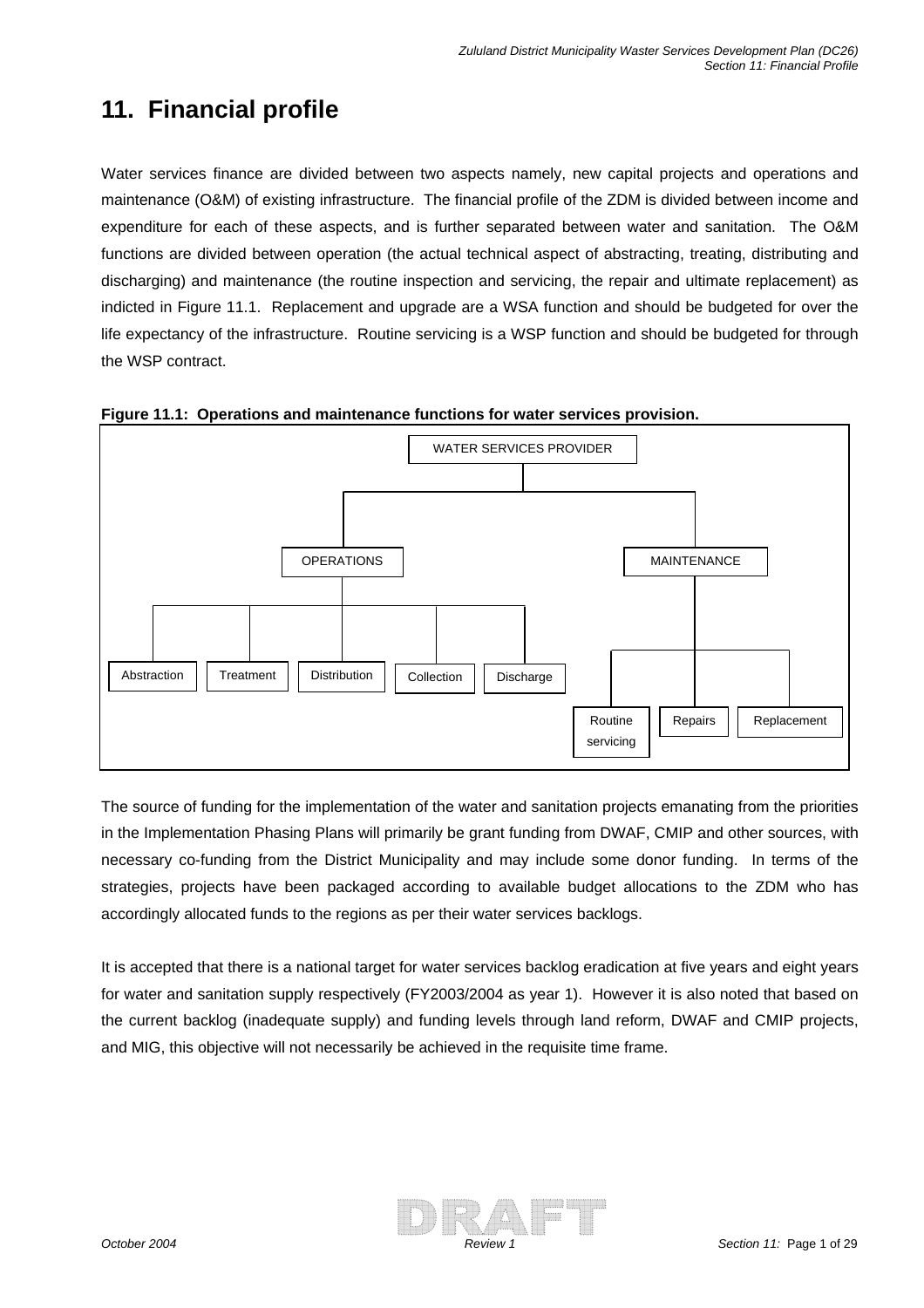#### **11.1 Capital expenditure: water**

The national objectives, as expressed by the Minister of Water Affairs and Forestry, are to alleviate the backlog in water supply by 2008/2013. The ZDM plans to alleviate the backlog in their area of jurisdiction and increase reliability of the service through the planning as provided in Section 12. The cost to implement the capital projects for water, as described in Section 12, is approximately R 1,350 Million (base year 2003). This figure is based on actual costs for the various schemes as shown in Appendix 9. However, the scheme areas outlined in Section 12 have been extended and the capital costs have not yet been revised. Nevertheless, it is not envisaged that the additional areas will increase the required capital costs that are based primarily on backlog alleviation.

The five-year implementation costs for water are given in Table 11.1.

|                            | Up to 2002/3     | 2003/4           | 2004/5         | 2005/6         | 2006/7         | 2007/8           | Total          |
|----------------------------|------------------|------------------|----------------|----------------|----------------|------------------|----------------|
|                            | <b>U &amp; R</b> | <b>U &amp; R</b> | <b>U&amp;R</b> | <b>U&amp;R</b> | <b>U&amp;R</b> | <b>U &amp; R</b> | Urban & rural  |
| Internal infrastructure    |                  |                  |                |                |                |                  | R <sub>0</sub> |
| Connector infrastructure   |                  |                  |                |                |                |                  | R <sub>0</sub> |
| <b>Bulk infrastructure</b> |                  |                  |                |                |                |                  | R <sub>0</sub> |
| Other                      | R 4.840.000      | R 50.714.368     | R 74,999,978   | R 79.534.706   | R 78.545.360   | R 72.610.752     | R 361,245,164  |
| Totall                     | R 4.840.000      | R 50.714.368     | R 74,999,978   | R 79.534.706   | R 78.545.360   | R 72.610.752     | R 361.245.164  |
| Cost per capita*           | R 855            | R 503            | R 1.548        | R 2.283        | R 1.160        | R 2.594          |                |

#### **Table 11.1: Planned capital expenditure for water supply in the short-term (0-5 years).**

*\*Water and sanitation schemes are not budgeted for in only one financial year, and may take five or more years to complete. Therefore, this figure is not a true indication of cost per capita or connection.* 

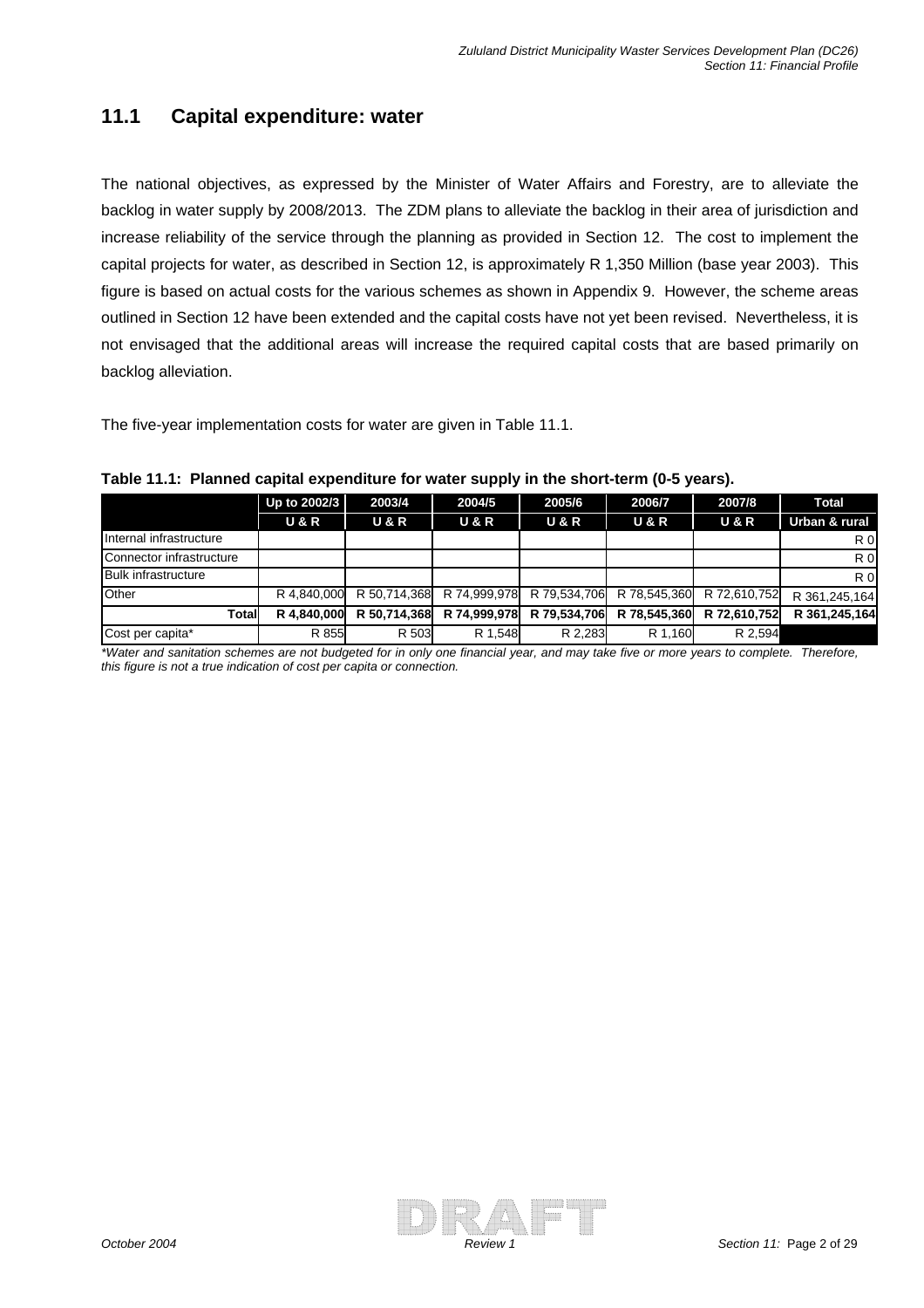### **11.2 Capital expenditure: sanitation**

The national objectives, as expressed by the Minister of Water Affairs and Forestry, are to alleviate the backlog in sanitation supply by 2010/2013. The DM plans to alleviate this backlog and increase reliability of the service through the provision of VIP latrines and planning as outlined in Section 12. The cost to implement the capital projects for sanitation, as described in Section 12, is approximately R 147 Million (base year 2003). This figure is based on actual costs for the various schemes as shown in Appendix 9. However, the scheme areas outlined in Section 12 have been extended and the capital costs have not yet been revised. Nevertheless, it is not envisaged that the additional areas will increase the required capital costs that are based primarily on backlog alleviation.

The five-year implementation costs for sanitation are given in Table 11.2.

| IMIIIIVM VAMILAI VANVITMILAIV TVI VAIIILALIVIT<br><u>Motorum in the chemic tonn</u> |                  |                  |                |                  |                  |                  |                |  |  |  |
|-------------------------------------------------------------------------------------|------------------|------------------|----------------|------------------|------------------|------------------|----------------|--|--|--|
|                                                                                     | Up to 2002/3     | 2003/4           | 2004/5         | 2005/6           | 2006/7           | 2007/8           | <b>Total</b>   |  |  |  |
|                                                                                     | <b>U &amp; R</b> | <b>U &amp; R</b> | <b>U&amp;R</b> | <b>U &amp; R</b> | <b>U &amp; R</b> | <b>U &amp; R</b> | Urban & rural  |  |  |  |
| Internal infrastructure                                                             |                  |                  |                |                  |                  |                  | R 0            |  |  |  |
| Connector infrastructure                                                            |                  |                  |                |                  |                  |                  | R <sub>0</sub> |  |  |  |
| <b>Bulk infrastructure</b>                                                          |                  |                  |                |                  |                  |                  | R <sub>0</sub> |  |  |  |
| Other                                                                               | R <sub>0</sub>   | R 10.420.503     | R 4.786.130    | R 5,636,910      | R 7.816.832      | R 8.391.166      | R 37,051,541   |  |  |  |
| Total                                                                               | R <sub>0</sub>   | R 10.420.503     | R 4.786.130    | R 5,636,910      | R 7.816.832      | R 8.391.166      | R 37,051,541   |  |  |  |
| Cost per capita*                                                                    | R 0              | R 300            | R 211          | R 301            | R 271            | R 282            |                |  |  |  |

**Table 11.2: Planned capital expenditure for sanitation provision in the short-term (0-5 years).** 

*Therefore, \*Water and sanitation schemes are not budgeted for in only one financial year, and may take five or more years to complete. this figure is not a true indication of cost per capita or connection.* 

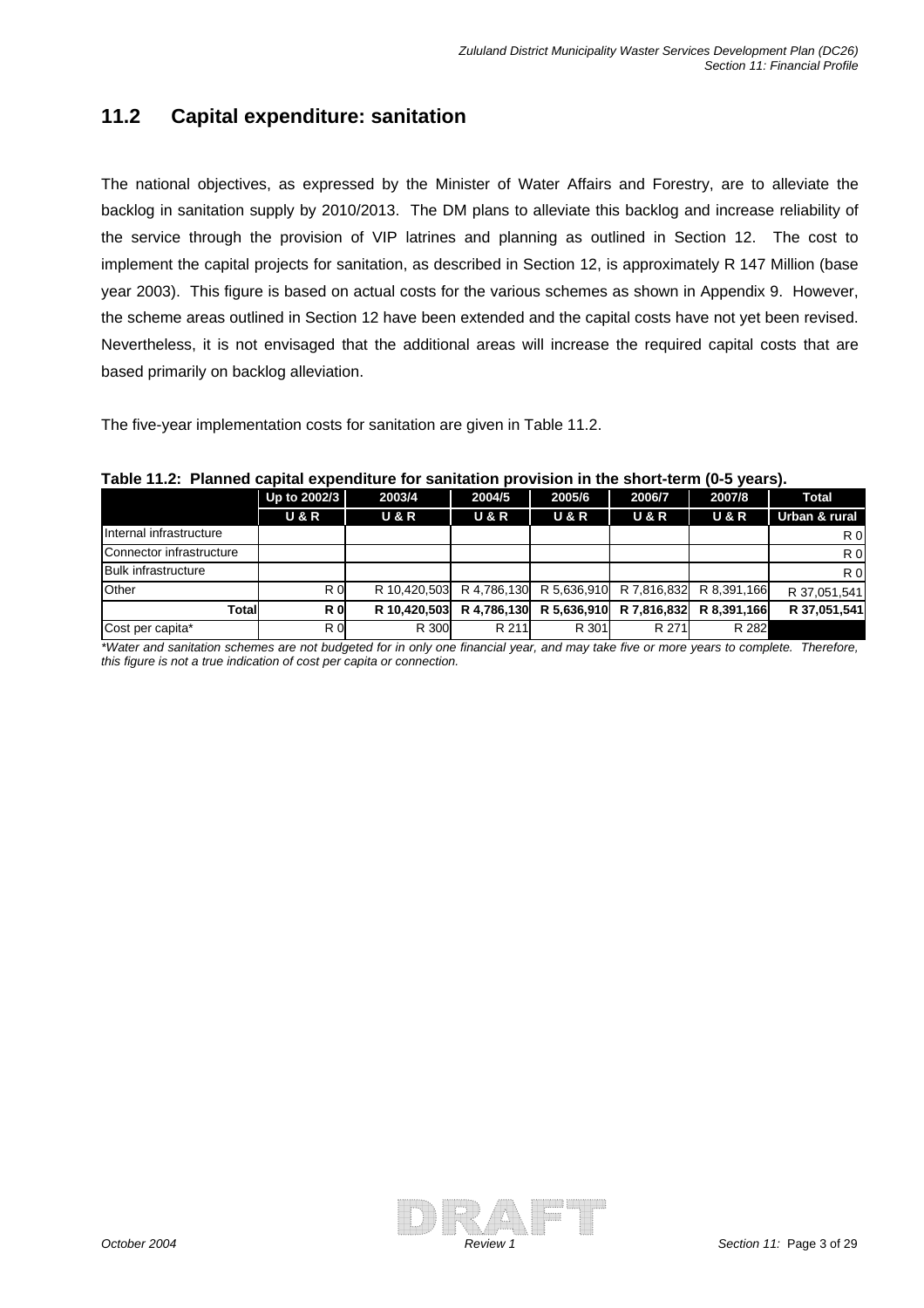#### **11.3 Sources of capital income: water**

The responsibility for financing current and future water services costs lies with the ZDM (as WSA), therefore they must devise policies for the allocation of grant finances and subsidies. As such, the ZDM must raise funds through grants provided by government, from consumer payments or their own resources or loans. Previously most capital water projects were funded through CMIP or DWAF. Recently, the restructuring of government funding has occurred such that a central Municipal Infrastructure Grant (MIG) allocates funding for all infrastructure needs of the DM. The overall amount of the funding under MIG however is approximately the sum of the existing allocations from the various departments.

The proposed income for water projects through MIG is given in Table 11.3.

| Rands per year                                    | 2002/2003   | 2003/2004    | 2004/2005    | 2005/2006    | 2006/2007    | 2007/2008    |
|---------------------------------------------------|-------------|--------------|--------------|--------------|--------------|--------------|
| <b>Subsidies</b>                                  |             |              |              |              |              |              |
| Housing                                           |             |              |              |              |              |              |
| <b>CMIP</b>                                       |             |              |              |              |              |              |
| CWSS (from DWAF)                                  |             |              |              |              |              |              |
| Sub-total: subsidies                              | R 4,840,000 | R 50,714,368 | R 74,999,978 | R 79,534,706 | R 78,545,360 | R 72,610,752 |
| Other income                                      |             |              |              |              |              |              |
| Other ad hoc grants which<br>may become available |             |              |              |              |              |              |
| Consumer payments*                                |             |              |              |              |              |              |
| Expenditure from current<br>income                |             |              |              |              |              |              |
| Sub-total: other income                           |             |              |              |              |              |              |
| Loans                                             |             |              |              |              |              |              |
| Capital development fund                          |             |              |              |              |              |              |
| External                                          |             |              |              |              |              |              |
| Sub-total: Ioans                                  |             |              |              |              |              |              |
| Total                                             | 4,840,000   | 50,714,368   | 74,999,978   | 79,534,706   | 78,545,360   | 72,610,752   |

**Table 11.3: Proposed income sources for capital infrastructure – water.** 

\*Consumer payments are not directed towards capital infrastructure, but rather to O&M and the provision of free basic water services.

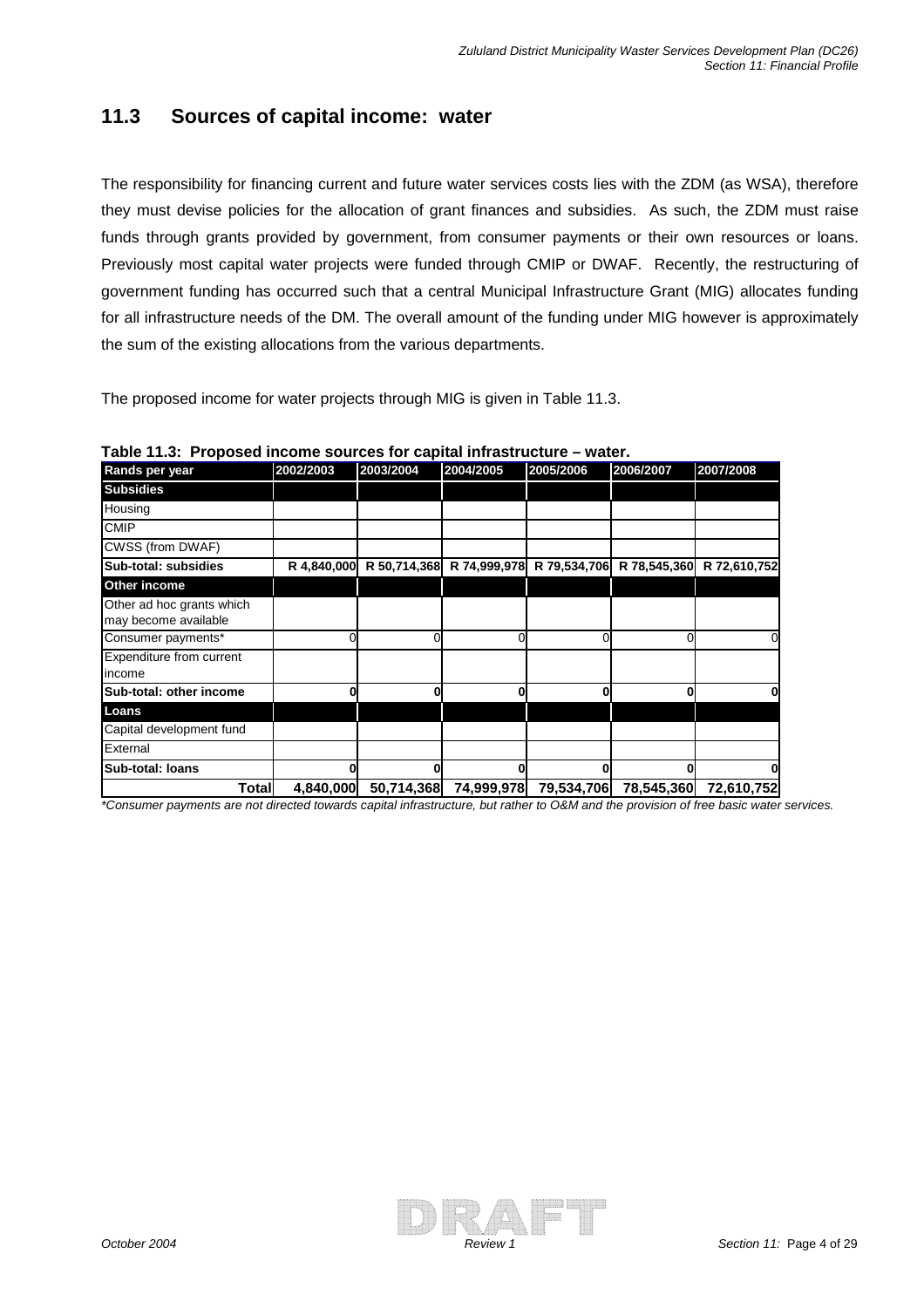### **11.4 Sources of capital income: sanitation**

The responsibility for financing current and future water services costs lies with the ZDM (as WSA), therefore they must devise policies for the allocation of grant finances and subsidies. As such, the ZDM must raise funds through grants provided by government, from consumer payments or their own resources or loans. Previously most capital sanitation projects were funded through the Department of Local Government and Housing (DLG&H), CMIP or DWAF. Recently, the restructuring of government funding has occurred such that a central Municipal Infrastructure Grant (MIG) allocates funding for all infrastructure needs of the DM. The overall amount of the funding under MIG however is approximately the sum of the existing allocations from the various departments.

The proposed income for sanitation projects through MIG is given in Table 11.4.

| Rands per year                                    | 2001/2002      | 2002/2003    | 2003/2004   | 2004/2005   | 2005/2006   | 2006/2007   | 2007/2008    |
|---------------------------------------------------|----------------|--------------|-------------|-------------|-------------|-------------|--------------|
| <b>Subsidies</b>                                  |                |              |             |             |             |             |              |
| Housing                                           |                |              |             |             |             |             |              |
| <b>CMIP</b>                                       |                |              |             |             |             |             |              |
| CWSS (from DWAF)                                  |                |              |             |             |             |             |              |
| Sub-total: subsidies                              | R <sub>0</sub> | R 10,420,503 | R 4,786,130 | R 5,636,910 | R 7,816,832 | R 8,391,166 | R 37,051,541 |
| Other income                                      |                |              |             |             |             |             |              |
| Other ad hoc grants which<br>may become available |                |              |             |             |             |             |              |
| Consumer payments*                                |                |              |             |             |             |             |              |
| Expenditure from current<br>income                |                |              |             |             |             |             |              |
| Sub-total: other income                           |                |              |             |             |             |             |              |
| Loans                                             |                |              |             |             |             |             |              |
| Capital development fund                          |                |              |             |             |             |             |              |
| External                                          |                |              |             |             |             |             |              |
| Sub-total: Ioans                                  |                |              |             |             |             |             |              |
| Total                                             |                | 10,420,503   | 4,786,130   | 5,636,910   | 7,816,832   | 8,391,166   | 37,051,541   |

**Table 11.4: Proposed income sources for capital infrastructure – sanitation.** 

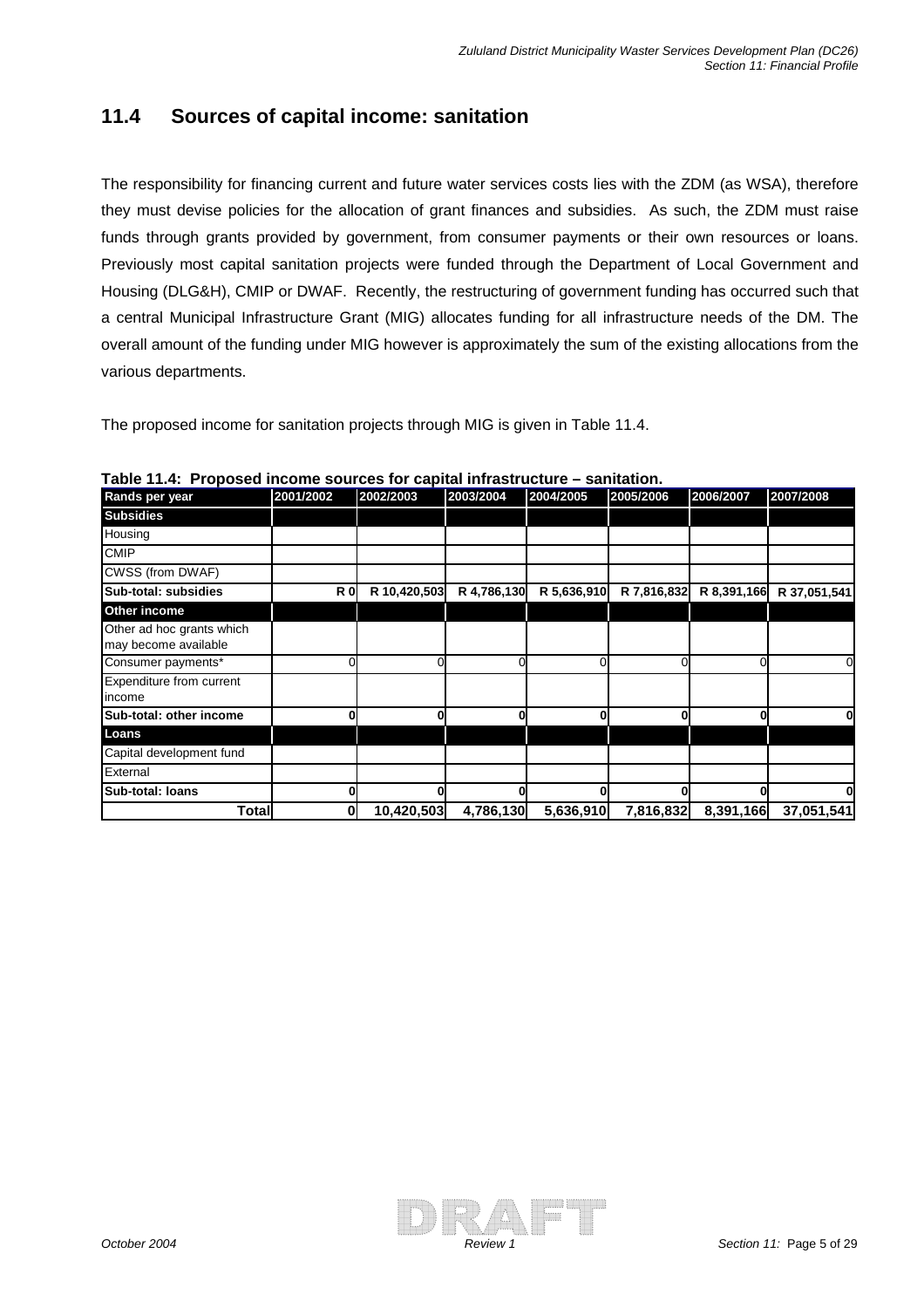#### **11.5 Operating costs: water**

Of critical importance is the funding of O&M of existing and future schemes as they are commissioned. Correct O&M of physical infrastructure is arguably more important than infrastructure construction because unless successful preventative maintenance procedures are instituted schemes will become inoperative. As a large proportion of expenditure relates to staff, competent personnel are required to ensure that the large investments in water services are not negated through dysfunction or dereliction. The ZDM is currently conducting an assessment of water services delivery mechanisms.

For illustrative purposes only, Table 11.5a indicates the anticipated O&M costs for the regional schemes once operational and Table 11.5b indicates the O&M costs for the individual WTW (base year 2003). These include all costs relating to water services supply, and necessitate ring-fencing (or isolating) the water from the sanitation functions. Table 11.5c will indicate the operating costs for water schemes once these have been costed per annum based on the backlog rollout.

| <b>Regional Scheme</b> | Year 1       | Year 10      |
|------------------------|--------------|--------------|
| Coronation             | R 1,582,000  | R 1,882,787  |
| eMondlo/Hlahlindlela   | R 3,473,468  | R 3,613,456  |
| Khambi                 | R 1,847,281  | R 1,302,908  |
| Mandlakazi             | R 3,969,267  | R 4,661,831  |
| Nkonjeni               | R 4,877,418  | R 6,206,277  |
| Simdlangentsha Central | R 2,050,876  | R 1,594,703  |
| Simdlangentsha West    | R 2,073,136  | R 1,708,602  |
| Simdlangentsha East    | R 3,046,466  | R 4,500,017  |
| Usuthu                 | R 4.678.323  | R 5,344,936  |
| Total                  | R 27,598,235 | R 30,815,517 |

**Table 11.5a: The operations and maintenance costs per scheme.** 

#### **Table 11.5b: The operations and maintenance costs per WTW.**

| <b>Treatment Works</b>     | Year 1       |
|----------------------------|--------------|
| Frischgewaagd              | R 825,783    |
| Belgrade                   | R 563,643    |
| Itsjelejuba Hospital       | R 133,000    |
| Enyokeni Palace            | R 112.524    |
| Kangela Palace             | R 83,274     |
| Kwakheta Palace            | R 15,000     |
| Nongoma (Vuna)             | R 2.646.962  |
| Ceza Hospital              | R 284,000    |
| Excelsior                  | R 115,612    |
| Nkonjeni Hospital          | R 149,000    |
| Mphungamhlope              | R 432.877    |
| Silutshane                 | R 115,612    |
| <b>Thulasizwe Hospital</b> | R 146,000    |
| Ulundi                     | R 2,719,626  |
| Witkop                     | R 114,125    |
| Mondlo                     | R 2,321,419  |
| Nkongolwane                | R 78,976     |
| Total                      | R 10,857,433 |

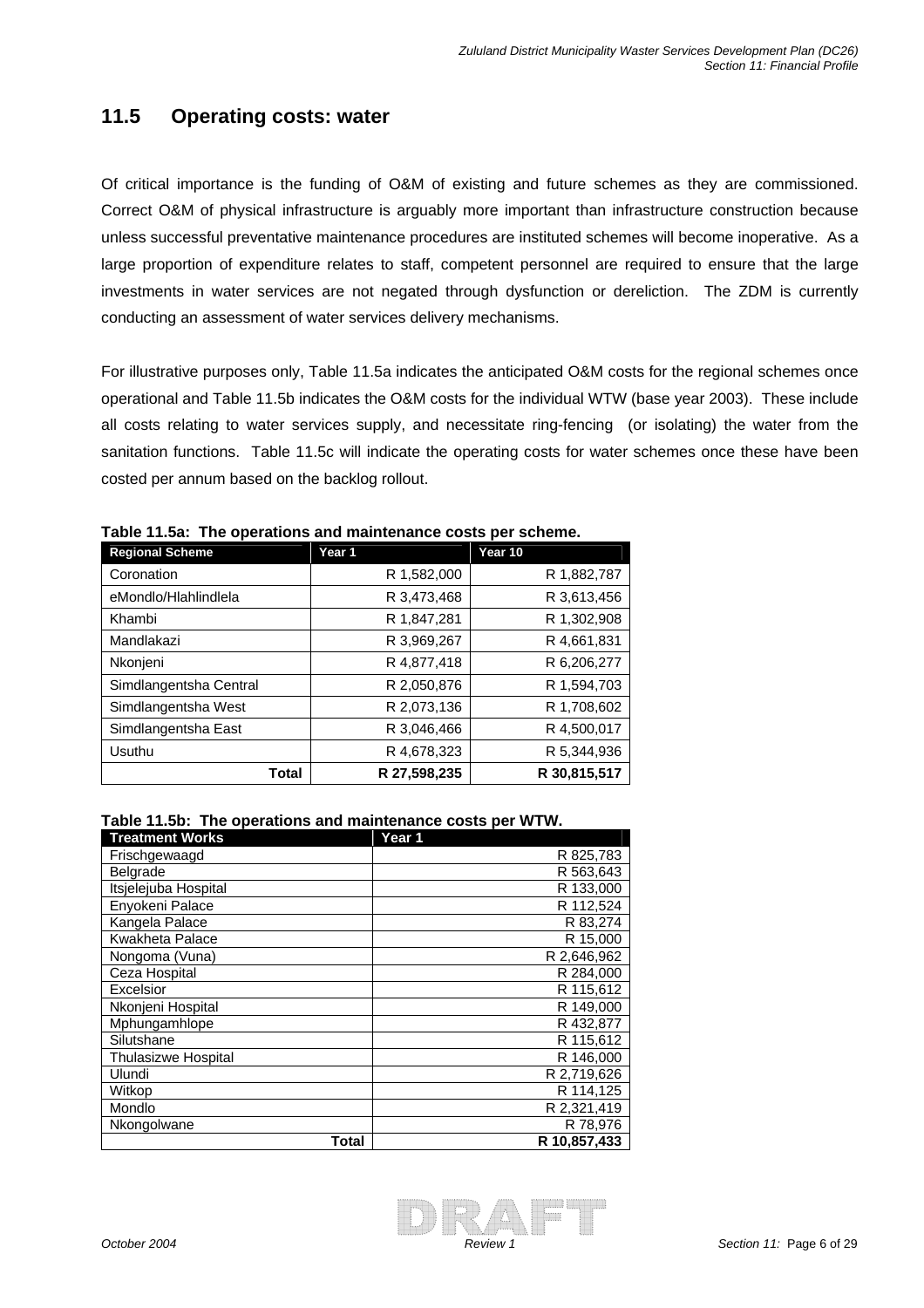| Table 11.5c: Operating cost for water in the ZDM. |  |  |
|---------------------------------------------------|--|--|
|                                                   |  |  |

|                                      | 2001/2002 | 2002/2003 | 2003/2004 | 2004/2005 | 2005/2006 | 2006/2007 | 2007/2008 |
|--------------------------------------|-----------|-----------|-----------|-----------|-----------|-----------|-----------|
| Purchase of bulk water               |           |           |           |           |           |           |           |
| Production costs: raw water          |           |           |           |           |           |           |           |
| Production costs: treatment          |           |           |           |           |           |           |           |
| Operating costs                      |           |           |           |           |           |           |           |
| Finance charges                      |           |           |           |           |           |           |           |
| <b>Total costs</b>                   |           |           |           |           |           |           |           |
| Operating costs per consumer<br>unit |           |           |           |           |           |           |           |

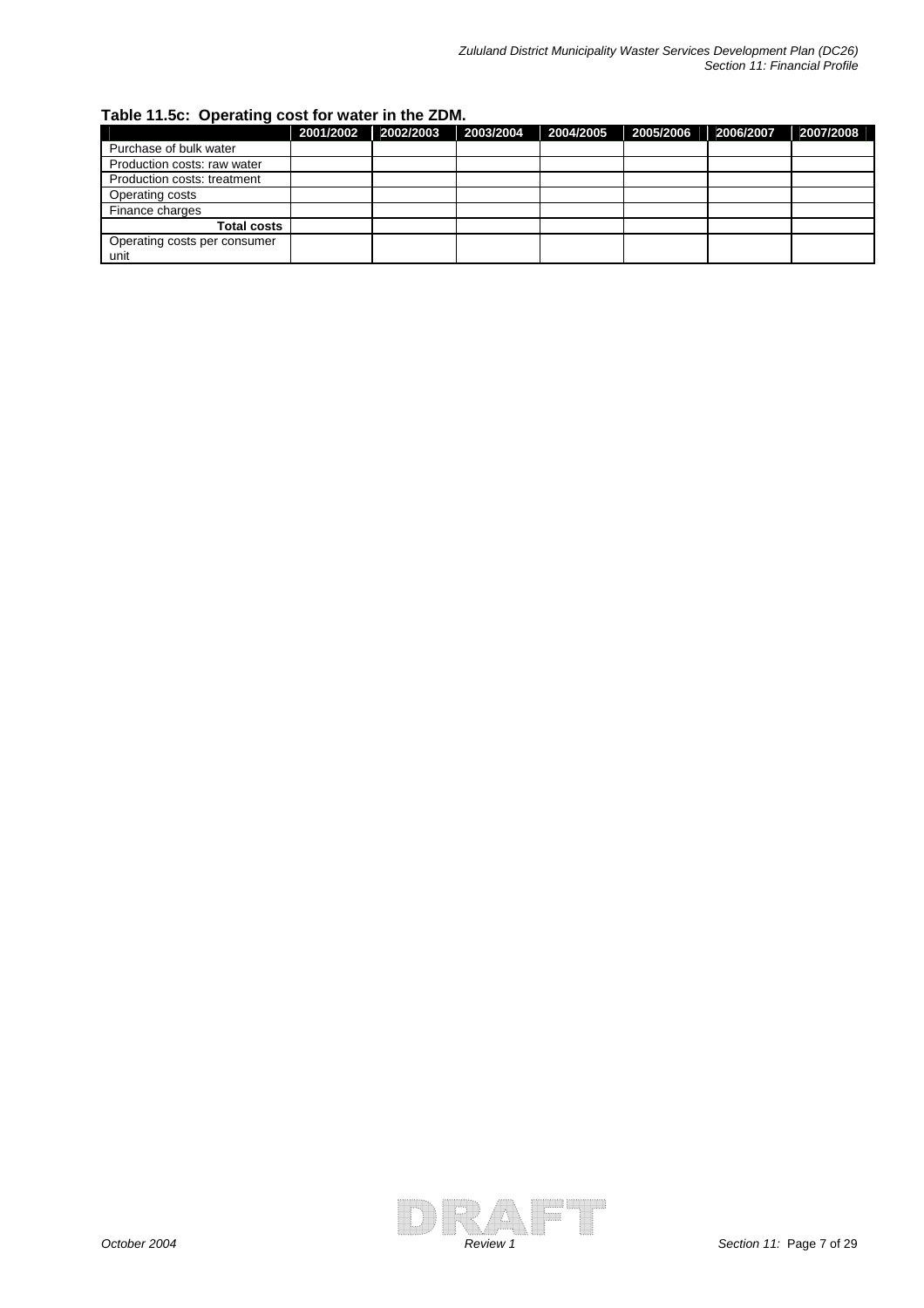### **11.6 Operating costs: sanitation**

Operating costs for sanitation have not been separated from the water supply costs. However, these costs will be restricted to the urban areas as the rural areas are predominantly VIP latrines. Costs in these areas will be from the emptying of pits on request. However, the consumer pays a nominal fee for this service.

For illustrative purposes only, Table 11.5a indicates the O&M costs for the individual WWTW (base year 2003). Table 11.6b will indicate the operating costs for rural and urban schemes once these have been costed per annum.

| <b>Treatment Works</b>     | Year 1      |
|----------------------------|-------------|
| Frischgewaagd              | R 86,513    |
| Itsjelejuba Hospital       | R 104,728   |
| Ceza Hospital              | R 94,728    |
| James Nxumalo              | R 104,000   |
| Nkonjeni Hospital          | R 45,000    |
| St. Francis Hospital       | R 96,000    |
| <b>Thulasizwe Hospital</b> | R 64,000    |
| Ulundi                     | R 1,334,356 |
| Mondlo                     | R 2,078,922 |
| Total                      | R 4.008.247 |

**Table 11.6a: The operations and maintenance costs per WWTW.** 

#### **Table 11.6b: Operating cost for sanitation in the ZDM.**

|                                   | 2001/2002 | 2002/2003 |  | 2003/2004 2004/2005 2005/2006 2006/2007 2007/2008 |  |
|-----------------------------------|-----------|-----------|--|---------------------------------------------------|--|
| Treatment costs                   |           |           |  |                                                   |  |
| Operating costs                   |           |           |  |                                                   |  |
| Finance charges                   |           |           |  |                                                   |  |
| Other                             |           |           |  |                                                   |  |
| Total costs $(1 + 2 + 3 + 4)$     |           |           |  |                                                   |  |
| Operating costs per consumer unit |           |           |  |                                                   |  |

*\*Operating costs includes: overheads, salaries and wages, monitoring, maintenance and depreciation*

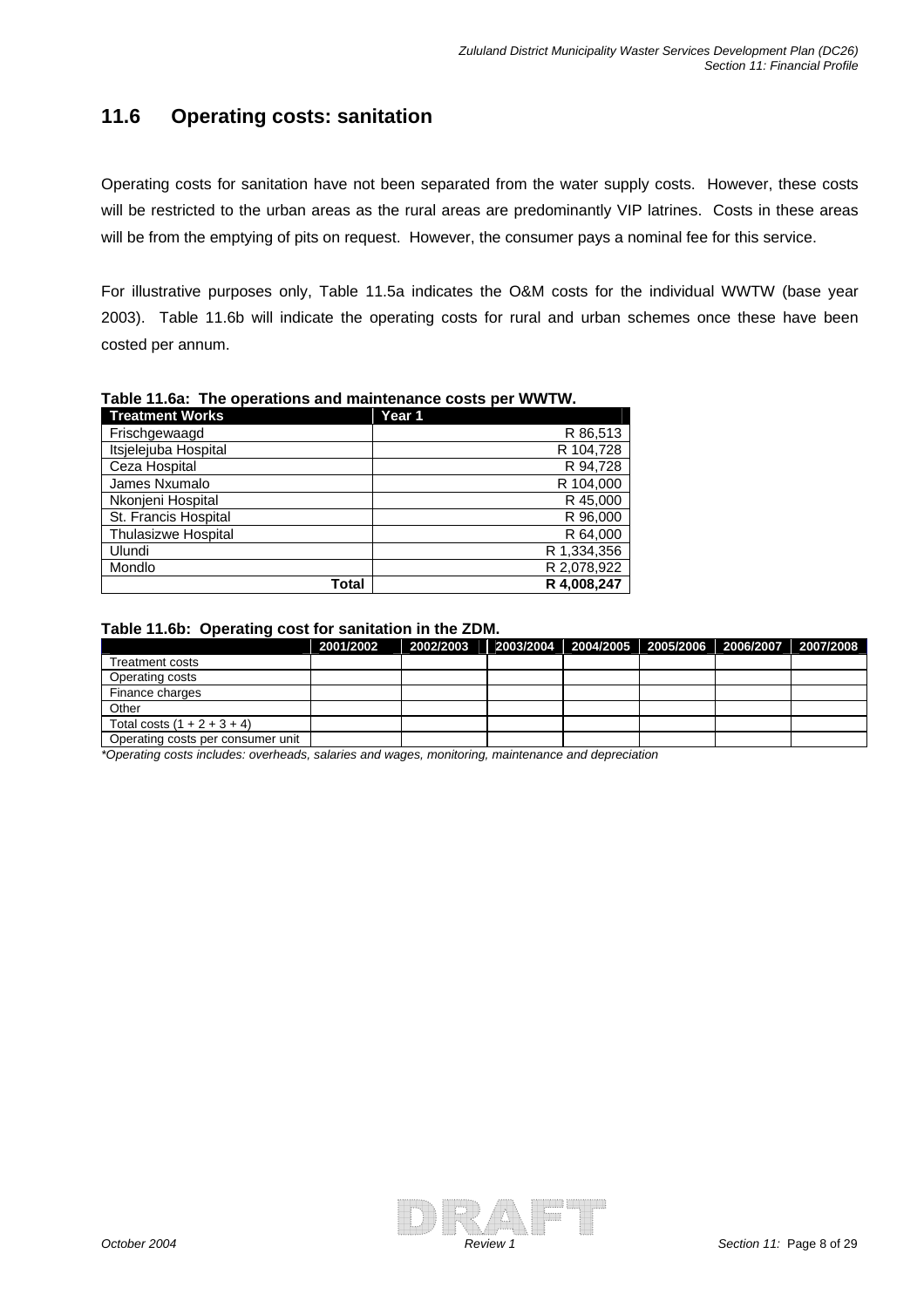## **11.7 Operating income: subsidies**

The only subsidy that the ZDM obtains for the provision of water services is from the annual equitable share allocations. The equitable share allocations and division between the various sectors still needs to be assessed in terms of Table 11.7. This is linked to the O&M projections that still require determination in terms of the backlog rollout. This data is currently being compiled and will be introduced in a subsequent review.

**Table 11.7: Equitable share allocations and division for the ZDM.** 

|                                   | 2001/2002 | 2002/2003 | 2003/2004 | 2004/2005 | 2005/2006 | 2006/2007 | 2007/2008 |
|-----------------------------------|-----------|-----------|-----------|-----------|-----------|-----------|-----------|
| Equitable share allocation        |           |           |           |           |           |           |           |
| % Equitable Share allocated to    |           |           |           |           |           |           |           |
| basic water supply                |           |           |           |           |           |           |           |
| % Equitable Share allocated to    |           |           |           |           |           |           |           |
| basic sanitation provided         |           |           |           |           |           |           |           |
| % of other subsidies allocated to |           |           |           |           |           |           |           |
| basic water supply                |           |           |           |           |           |           |           |
| % of other subsidies allocated to |           |           |           |           |           |           |           |
| basic sanitation provision        |           |           |           |           |           |           |           |

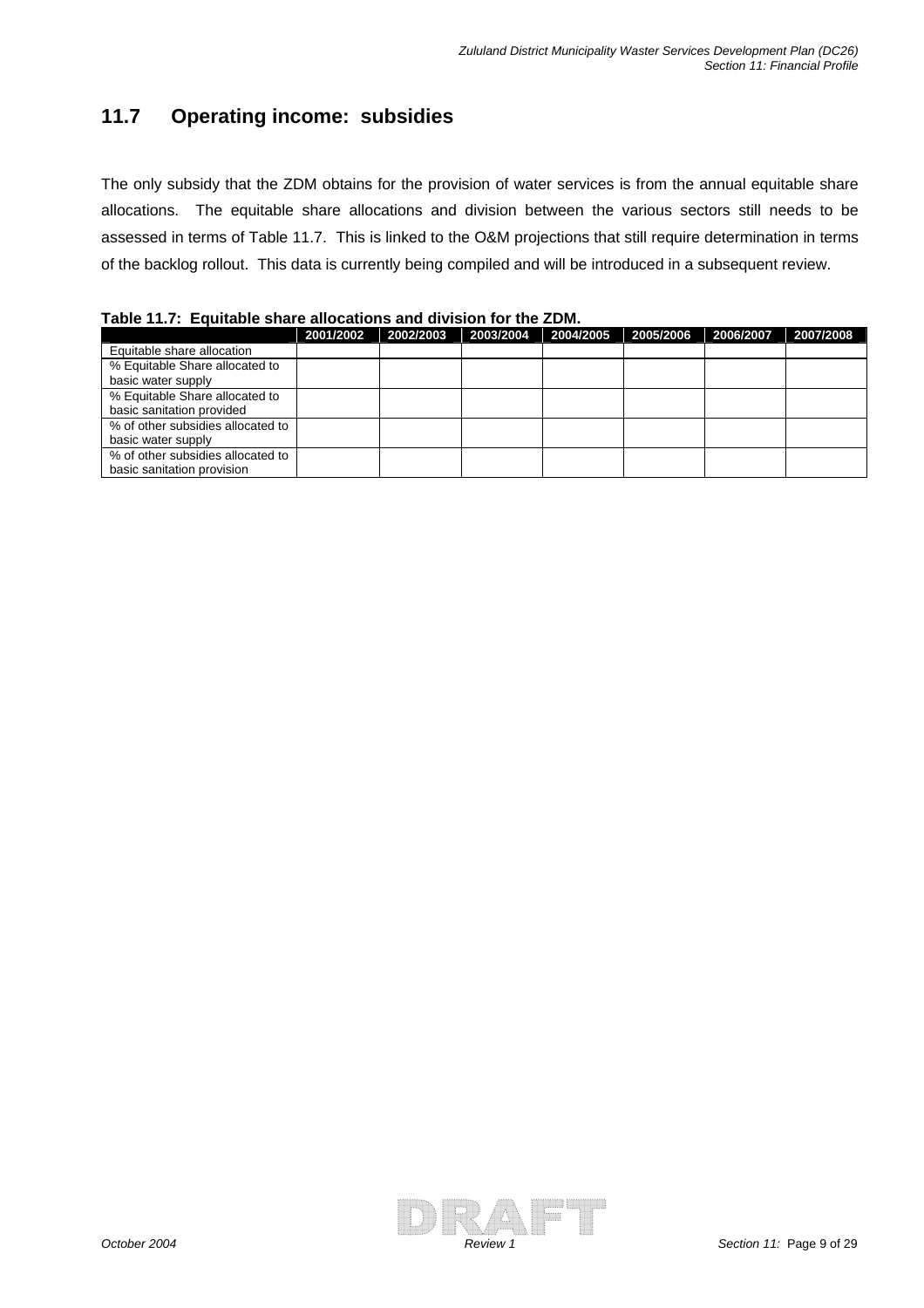### **11.8 Operating income: tariffs**

The ZDM needs to fund the operation costs through tariffs and the equitable share from national government. The national commitment is to provide free basic water services to all, with poor households being the primary benefiting targets. Although every person has a Constitutional right to access to water, this right has been developed further as a national government policy to free basic water and sanitation. However, this does not mean that consumers are not required to pay for basic water services, but that they should pay for the service provided rather than the water provided. Payment should be based on water services policies related to quality, quantity and assurance of supply (see Section 9 and Appendix 3). One of the problems with generating income therefore is that the majority of water and sanitation within the ZDM may be supplied as free basic services through either an indigent or free basic water policy.

Most of the urban consumers have metered connections, and although they mostly do pay their accounts, there is a growing trend of non-payment in certain areas that needs to be addressed if these schemes are to operate sustainably. In addition, there is currently little monitoring to determine water consumption in the rural areas. The ZDM is in the process of drafting and implementing a metering strategy to improve the knowledge of water consumption in these areas. It is understood that the intention is to work towards a standardised bulk tariff to regulate the consumer tariff structure across the entire functional area to create efficiencies through economies of scale.

The tariff structure will be determined in more detail once the O&M costs have been projected.

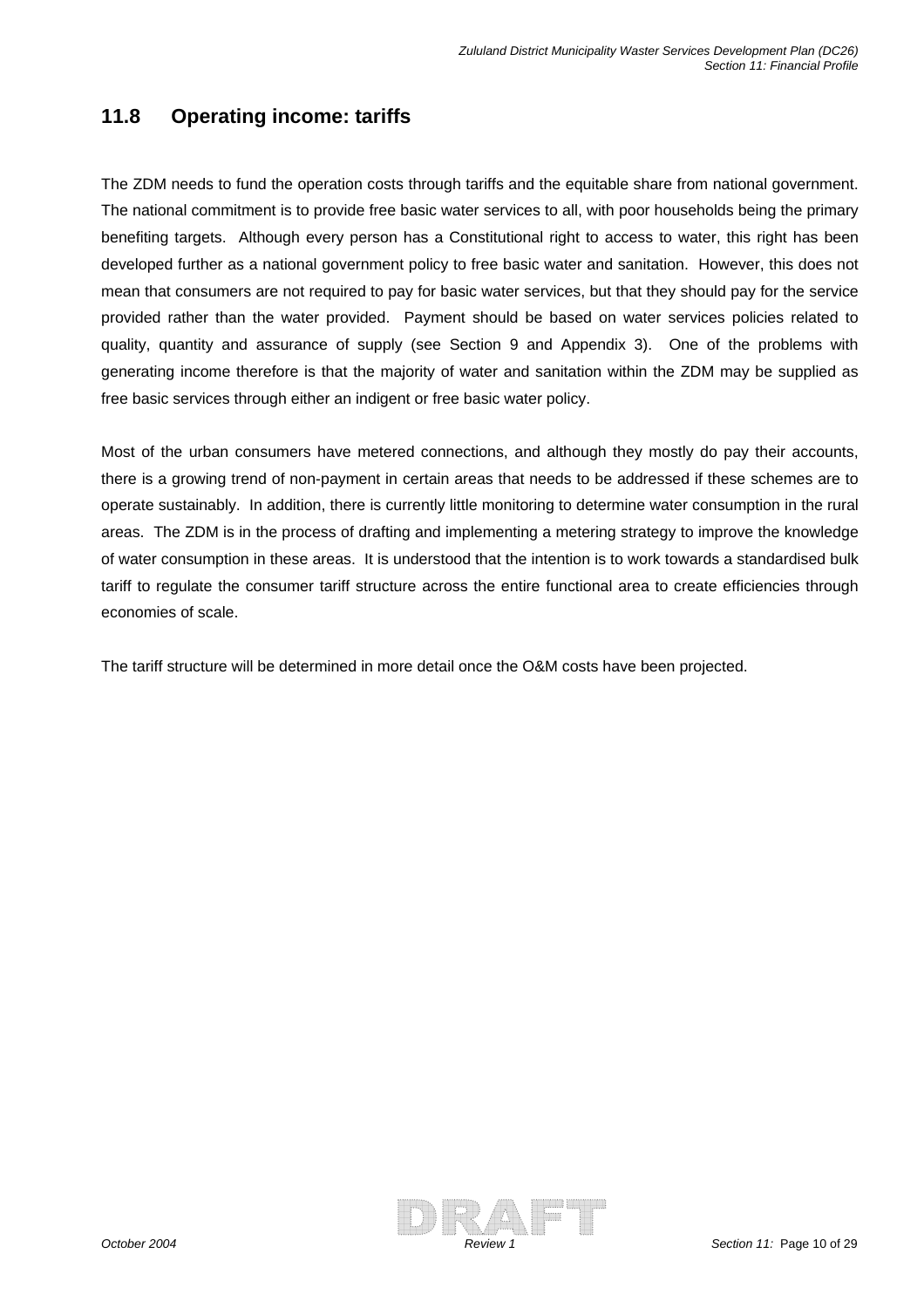## **11.9 Fixed charges: residential (per month) for water**

The projected fixed charges for residential water supply over the five-year implementation period still needs to be assessed in terms of Table 11.9. The ZDM is in the process of projecting the O&M costs, as well as the potential costs of the various water services delivery mechanisms, that will impact on the tariffs charged to remain sustainable. This will be completed in a subsequent review of the WSDP.

**Table 11.9: Fixed charges in Rands for water supply for residential areas per month.** 

|                            | 2001/2002 | 2002/2003 | 2003/2004 | 2004/2005 | 2005/2006 | 2006/2007 2007/2008 |  |
|----------------------------|-----------|-----------|-----------|-----------|-----------|---------------------|--|
| Communal water supply      |           |           |           |           |           |                     |  |
| Controlled volume supply   |           |           |           |           |           |                     |  |
| Uncontrolled volume supply |           |           |           |           |           |                     |  |

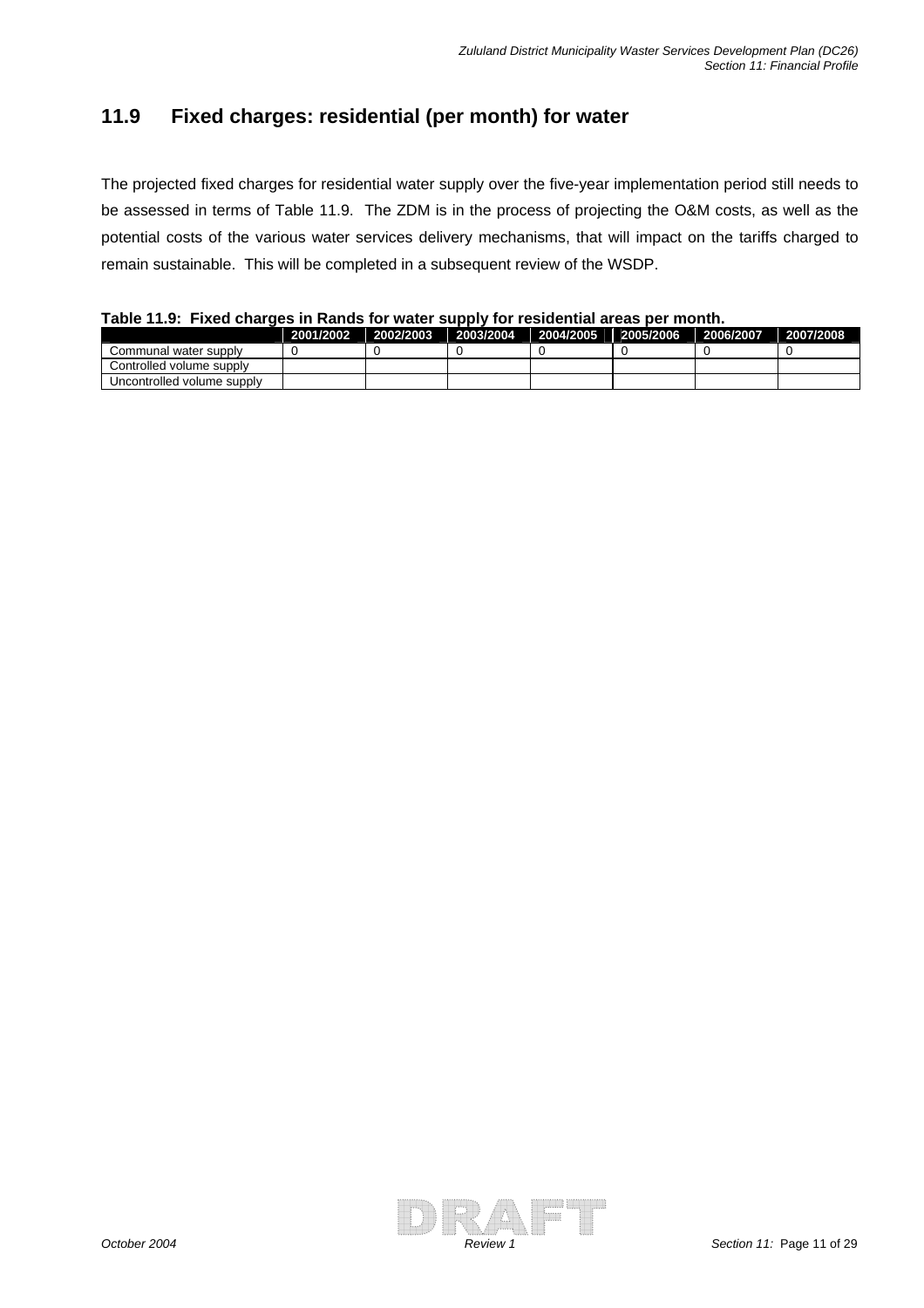### **11.10 Fixed charges: residential (per month) for sanitation**

Fixed charges for residential consumers are a basic charge levied on accessibility or connection to a sewerage system that is generally unmetered. This charge is levied regardless of whether the consumer utilises the service and ensures some income to the DM to subsidise the O&M costs of the water services systems. Within the DM the majority of rural communities have a VIP latrine sanitation service. There is no fixed charge for this service, as this constitutes free basic sanitation provision. However, a basic charge is levied on the servicing of conservancy tanks or pits.

The projected fixed charges for residential sanitation provision over the five-year implementation period still need to be assessed in terms of Table 11.10. The ZDM is in the process of projecting the O&M costs, as well as the potential costs of the various water services delivery mechanisms, that will impact on the tariffs charged to remain sustainable. This will be completed in a subsequent review of the WSDP.

|                                                    | 2001/2002 | 2002/2003 | 2003/2004 | 2004/2005 | 2005/2006 | 2006/2007 | 2007/2008 |  |  |  |  |
|----------------------------------------------------|-----------|-----------|-----------|-----------|-----------|-----------|-----------|--|--|--|--|
| Consumer installations:<br>VIP or equivalent       |           |           |           |           |           |           |           |  |  |  |  |
| Consumer installations:<br>Wet (septic tanks etc.) |           |           |           |           |           |           |           |  |  |  |  |
| Discharge to WWTW:<br>Intermediate/full waterborne |           |           |           |           |           |           |           |  |  |  |  |

#### **Table 11.10: Fixed charges in Rands for sanitation services for residential areas per month.**

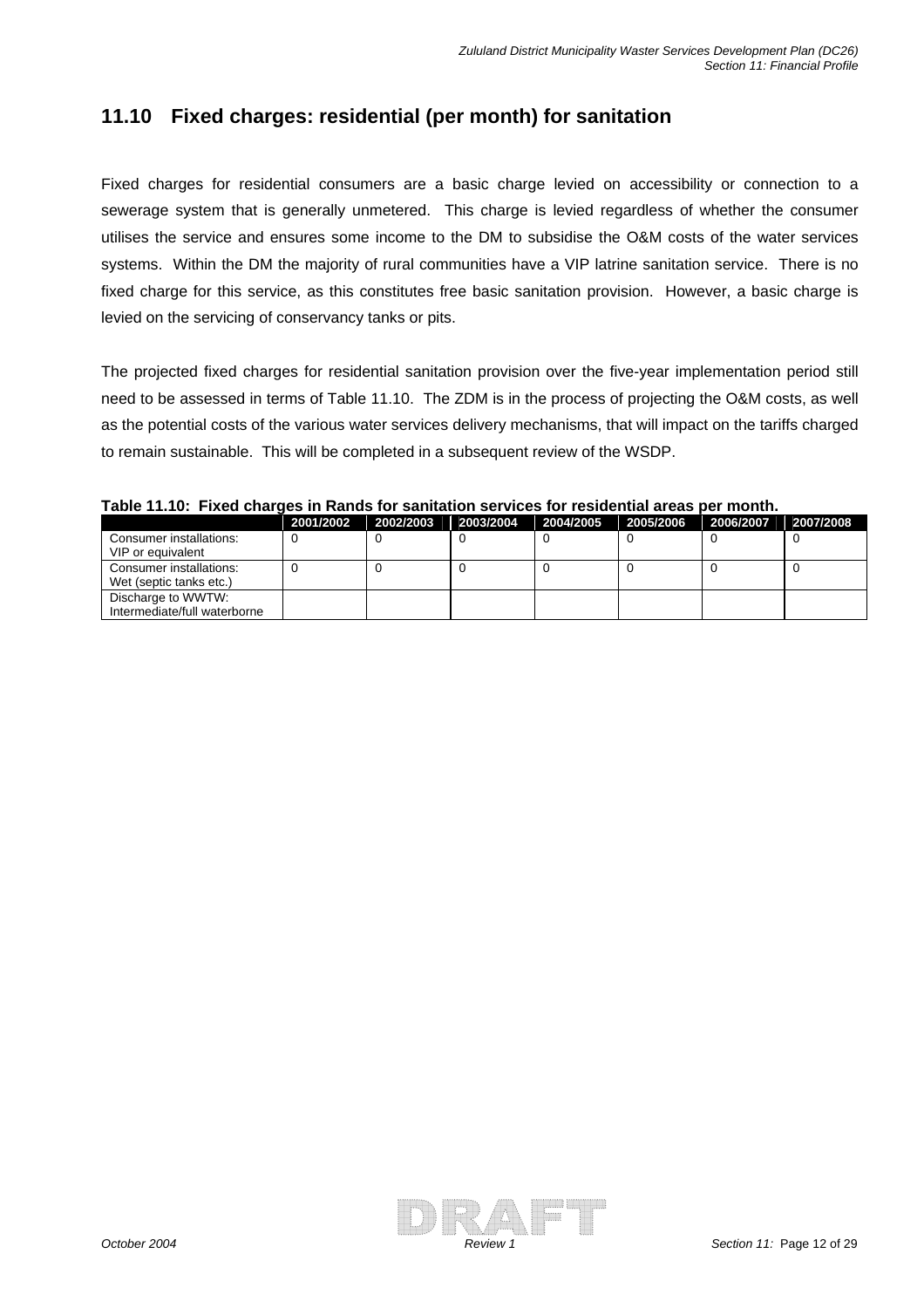### **11.11 Volume charges or other charge mechanisms: residential sanitation**

The DM does not charge residential consumers a volume charge for the discharge of wastewater to the WWTW. Instead the costs involved in sanitation provision are recouped from the fixed charge, as described in Section 11.9 and 11.10. Table 11.11 does not need to be completed.

|                                                    | 2001/2002 | 2002/2003 | 2003/2004 | 2004/2005 | 2005/2006 | 2006/2007 | 2007/2008 |
|----------------------------------------------------|-----------|-----------|-----------|-----------|-----------|-----------|-----------|
| Consumer installations:<br>VIP or equivalent       | <b>NA</b> | <b>NA</b> | <b>NA</b> | <b>NA</b> | <b>NA</b> | <b>NA</b> | <b>NA</b> |
| Consumer installations:<br>Wet (septic tanks etc.) | NA        | <b>NA</b> | <b>NA</b> | <b>NA</b> | <b>NA</b> | <b>NA</b> | <b>NA</b> |
| Discharge to WTW:<br>Intermediate/full waterborne  | NA        | <b>NA</b> |           |           |           |           |           |

**Table 11.11: Volume charges in Rands for sanitation services for residential areas per month.** 

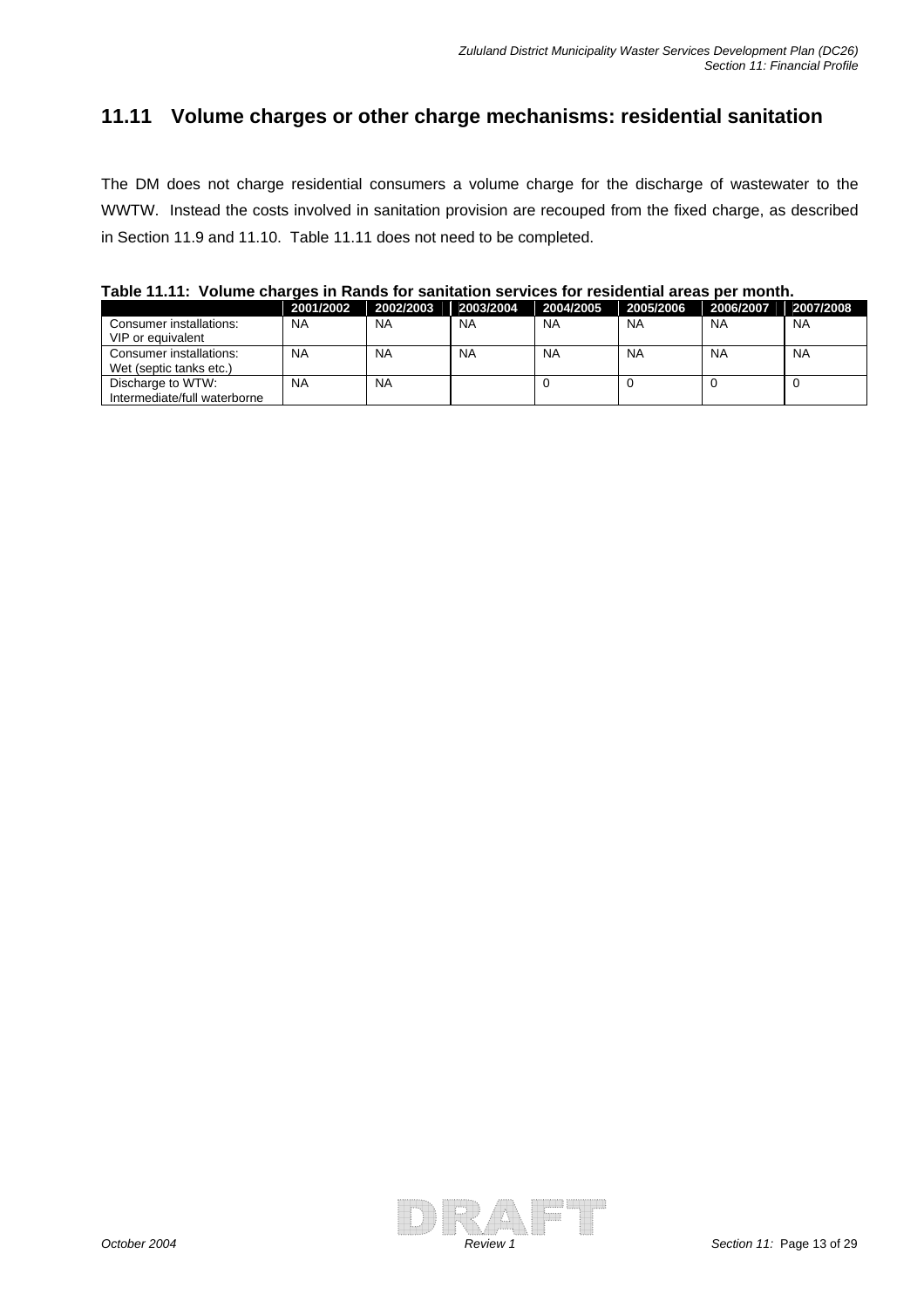## **11.12 Block tariffs: residential (cents/kl) for water**

The projected block tariffs for residential water supply over the five-year implementation period still needs to be assessed in terms of Table 11.12. The ZDM is in the process of projecting the O&M costs, as well as the potential costs of the various water services delivery mechanisms, that will impact on the tariffs charged to remain sustainable. This will be completed in a subsequent review of the WSDP.

| <b>Service Level</b>     | <b>Block</b>  | <b>Block</b> | 2002/2003 | 2003/2004 | 2004/ | 2005/ | 2006/2007 | 2007/2008 |
|--------------------------|---------------|--------------|-----------|-----------|-------|-------|-----------|-----------|
|                          |               | definition   |           |           | 2005  | 2006  |           |           |
| <b>Communal Water</b>    | $(a)$ FBW     | $0-4$ kl     | Free      | Free      | Free  | Free  | Free      | Free      |
| Supply                   | (b) Not FBW * | >4 kl        | <b>NA</b> |           |       |       |           |           |
| <b>Controlled Volume</b> | (a) FBW       | $0-4$ kl     |           |           |       |       |           |           |
| Supply                   | (b) Not FBW * | <b>NA</b>    |           |           |       |       |           |           |
| Uncontrolled             | (a) FBW       | $0-4$ kl     |           |           |       |       |           |           |
| Volume Supply            |               | $>4$ kl      |           |           |       |       |           |           |
|                          | (b) Not FBW * | $0-4$ kl     |           |           |       |       |           |           |
|                          |               | $> 4$ kl     |           |           |       |       |           |           |
|                          |               |              |           |           |       |       |           |           |

\* Not relevant if free basic water (FBW) is provided to all

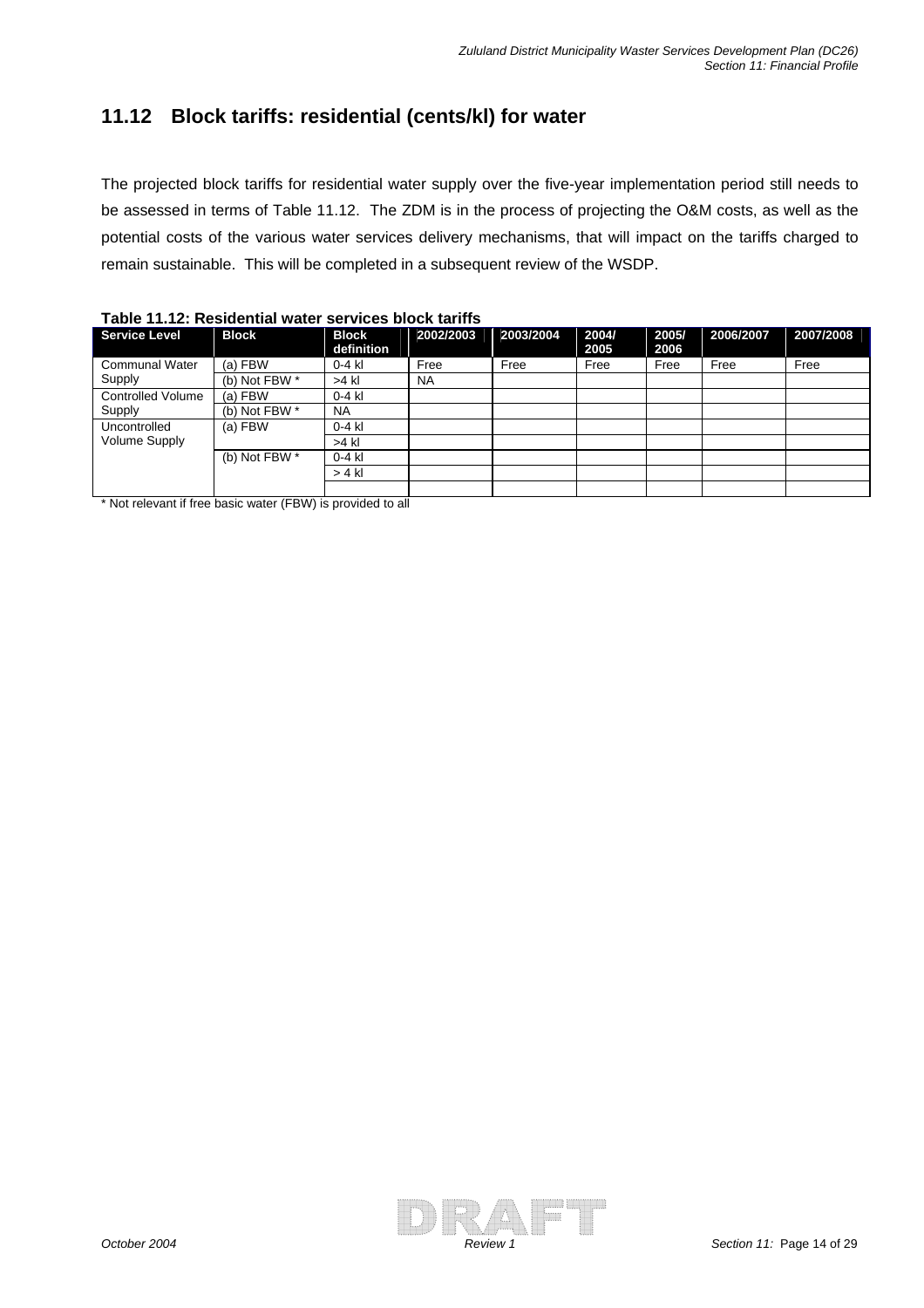### **11.13 Subsidy targeting approach for free basic water**

The demographics of the ZDM indicate that the level of poverty in the ZDM is high (Section 3). Therefore, in terms of financing free basic water (FBW) and sanitation consumer cross-subsidization will be impossible and the will have to be recovered from national government in the form of grants/subsidies. To effectively implement a FBW policy the funding needs to be targeted at ring-fenced water services areas so that WSPs are adequately compensated for the costs of providing free basic services. Failure to do this may lead to the unsustainable provision of free basic water services. The challenge of implementing free basic water is the monitoring of the volume of water consumed. Failure to properly monitor the amount of free water provided to consumers will make this policy unsustainable in the long term. This is one of the primary objectives of the ZDM developing a metering strategy.

The required revenue for providing FBW and free basic sanitation (as either a targeted or universal subsidy) can come from internal or external sources. The cost of provision (essentially the average cost of supply multiplied by the amount of water provided free) needs to be compared with the available revenue to ensure sustainability. The ZDM will need to determine what resources are jointly available from internal crosssubsidization and the equitable share.

The implementation of FBW and free basic sanitation within the ZDM is likely to be based on service level targeting supplemented by a stepped tariff structure.

| Subsidy targeting approach | Percentage of households targeted |
|----------------------------|-----------------------------------|
| Rising block tariff        | 0%                                |
| Service level targeting    | 100%                              |
| Credits to water account   | 0%                                |
| Other                      |                                   |

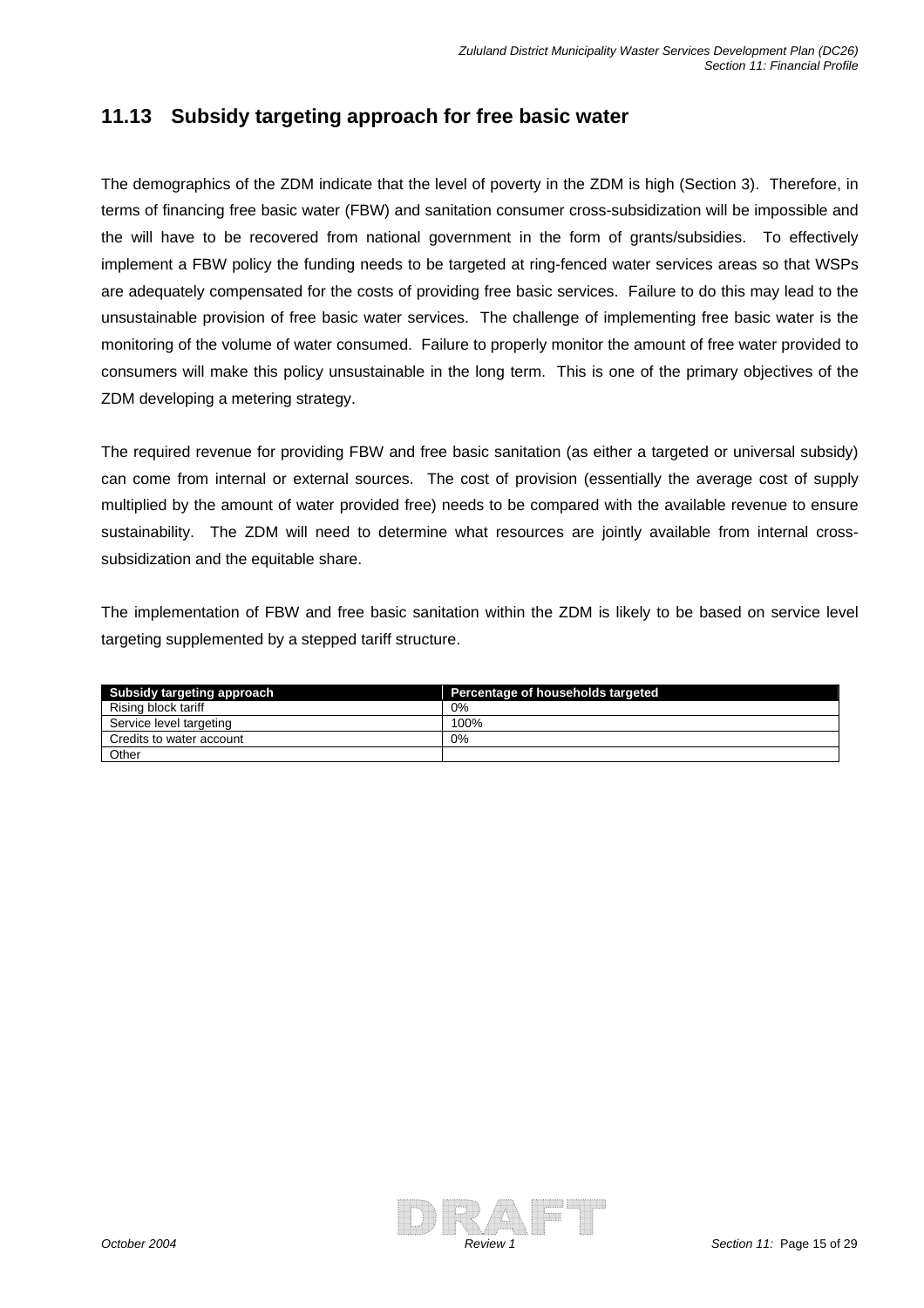## **11.14 Fixed charges and block tariffs: industrial for water**

The projected fixed charges for industrial water supply provision over the five-year implementation period still need to be assessed in terms of Table 11.14. The ZDM is in the process of projecting the O&M costs, as well as the potential costs of the various water services delivery mechanisms, that will impact on the tariffs charged to remain sustainable. This will be completed in a subsequent review of the WSDP.

**Table 11.14: Charges in Rands for industrial water supply per month.** 

|                      | <b>Block</b><br>definition | 2001/2002 | 2002/2003 | 2003/200 | 2004/200<br>-6 | 2005/200 | 2006/200 | 2007/200<br>- 8 |
|----------------------|----------------------------|-----------|-----------|----------|----------------|----------|----------|-----------------|
| Fixed monthly charge |                            |           |           |          |                |          |          |                 |
| Volume charge        |                            |           |           |          |                |          |          |                 |

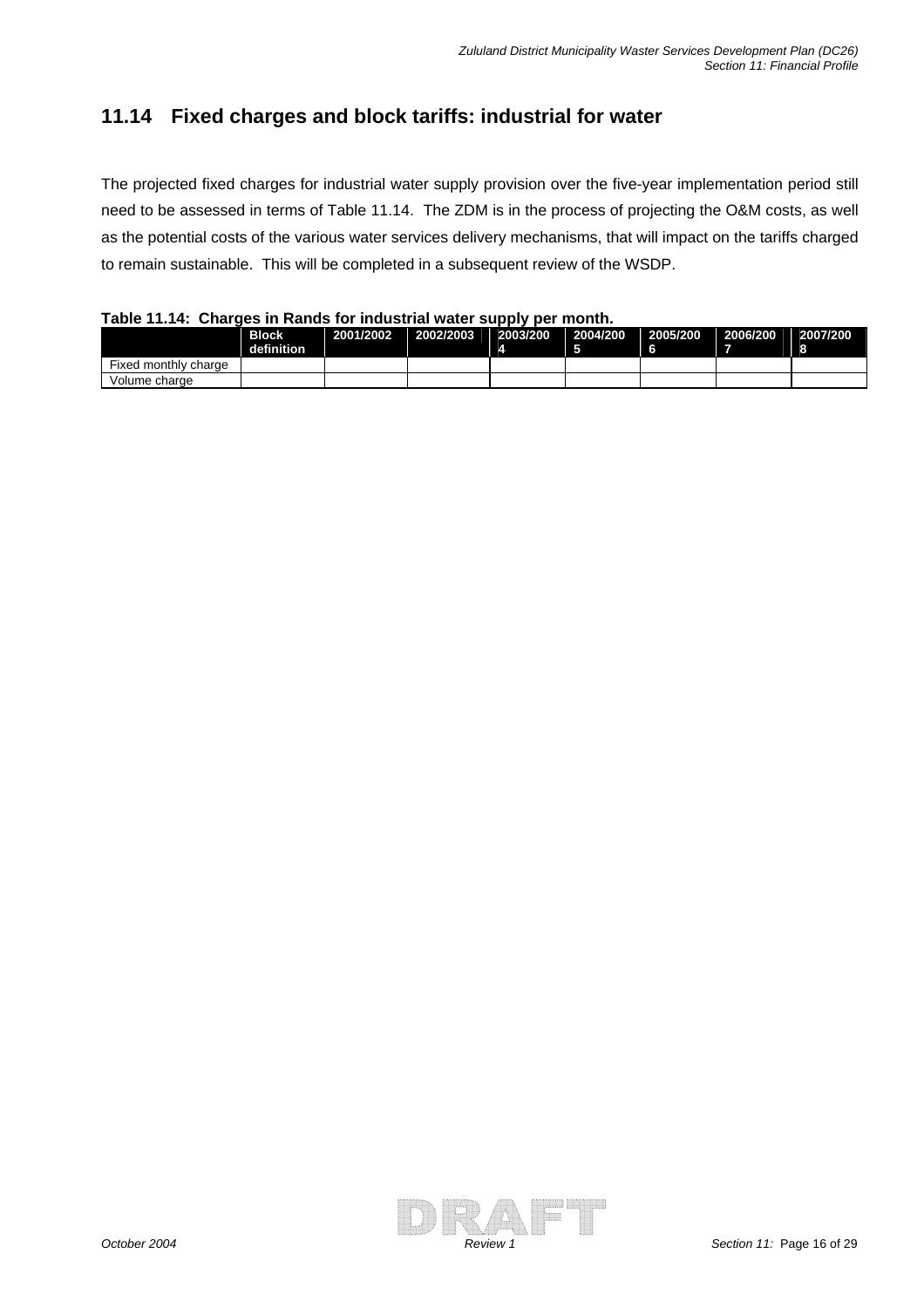#### **11.15 Fixed charges and block tariffs: industrial for wastewater**

The projected fixed charges and tariff structure for industrial wastewater provision over the five-year implementation period still need to be assessed in terms of Table 11.15. The ZDM is in the process of projecting the O&M costs, as well as the potential costs of the various water services delivery mechanisms, that will impact on the tariffs charged to remain sustainable. This will be completed in a subsequent review of the WSDP.

#### **Table 11.15: Charges in Rands for industrial wastewater per month.**

|                      | <b>Block</b><br>definition | 2001/2002 | 2002/2003 | 2003/200 | 2004/200<br>- 5 | 2005/200 | 2006/200 | 2007/200<br>- 8 |
|----------------------|----------------------------|-----------|-----------|----------|-----------------|----------|----------|-----------------|
| Fixed monthly charge |                            |           |           |          |                 |          |          |                 |
| Volume charge        |                            |           |           |          |                 |          |          |                 |

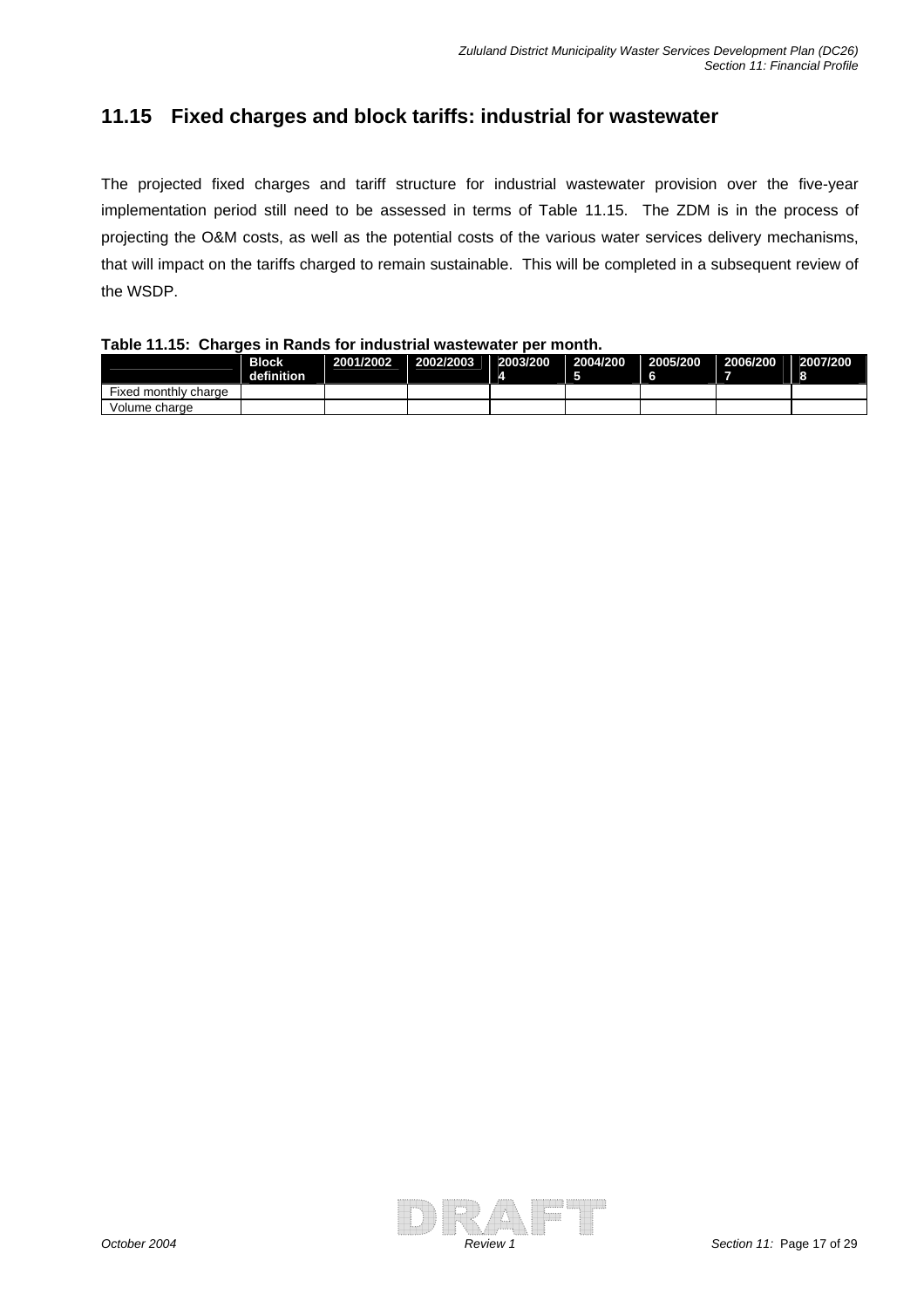### **11.16 Fixed charges and block tariffs: commercial for water**

The projected fixed charges and tariff structure for commercial water supply over the five-year implementation period still need to be assessed in terms of Table 11.16. However, in general the commercial consumers are charged on the same or similar base to the residential consumers. The ZDM is in the process of projecting the O&M costs, as well as the potential costs of the various water services delivery mechanisms, that will impact on the tariffs charged to remain sustainable. This will be completed in a subsequent review of the WSDP.

**Table 11.16: Charges in Rands for water supply for commercial consumers per month**

|                      | <b>Block</b><br>definition | 2001/2002 | 2002/2003 | 2003/200 | 2004/200 | 2005/200 | 2006/200 | 2007/200 |
|----------------------|----------------------------|-----------|-----------|----------|----------|----------|----------|----------|
| Fixed monthly charge |                            |           |           |          |          |          |          |          |
| Volume charge        |                            |           |           |          |          |          |          |          |

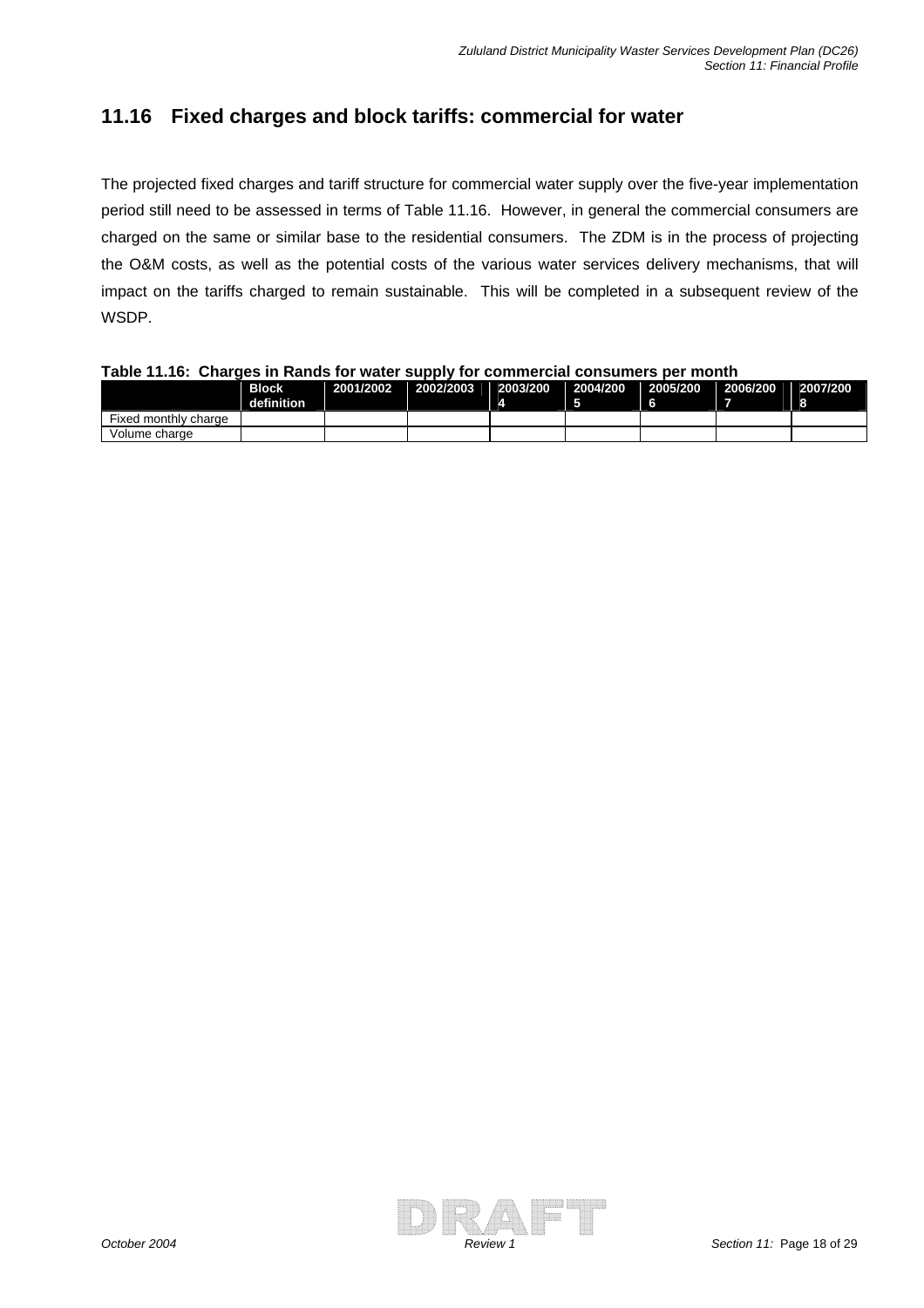### **11.17 Fixed charges and block tariffs: commercial for wastewater**

The projected fixed charges and tariff structure for commercial wastewater over the five-year implementation period still need to be assessed in terms of Table 11.17. The ZDM is in the process of projecting the O&M costs, as well as the potential costs of the various water services delivery mechanisms, that will impact on the tariffs charged to remain sustainable. This will be completed in a subsequent review of the WSDP.

|  |  | Table 11.17: Charges in Rands for commercial wastewater per month. |  |
|--|--|--------------------------------------------------------------------|--|
|--|--|--------------------------------------------------------------------|--|

|                      | <b>Block</b><br>definition | 2001/2002 | 2002/2003 | 2003/200 | 2004/200 | 2005/200 | 2006/200 | 2007/200<br>- 8 |
|----------------------|----------------------------|-----------|-----------|----------|----------|----------|----------|-----------------|
| Fixed monthly charge |                            |           |           |          |          |          |          |                 |
| Volume charge        |                            |           |           |          |          |          |          |                 |

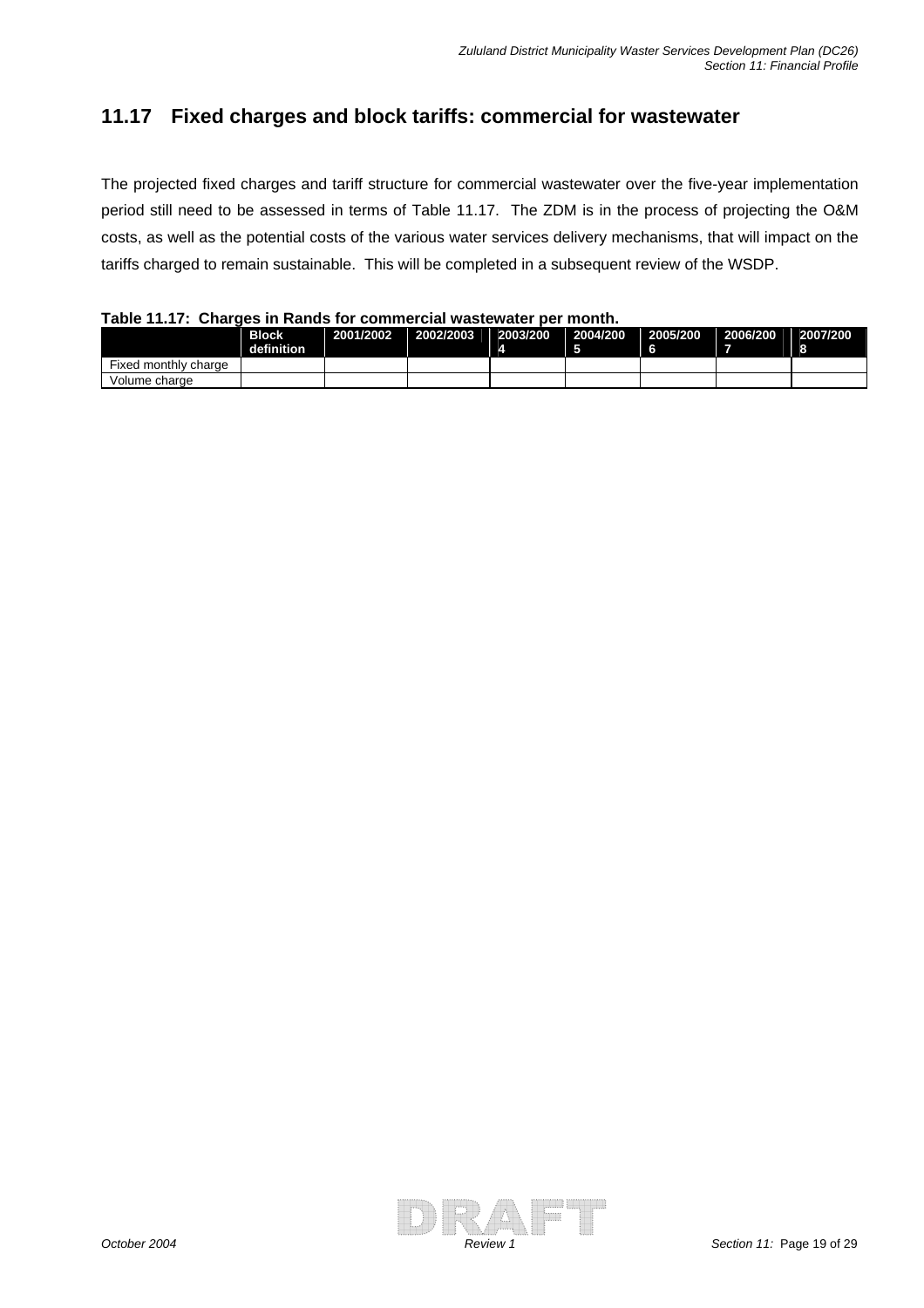## **11.18 Fixed charges and block tariffs: other for water**

No further charges are evident for water supply in the ZDM; therefore Table 11.18 does not require completion.

#### **Table 11.18: Charges for water.**

|                      | Block<br>definition | 2001/2002 2002/2003 | 2003/200 | 2004/200 | 2005/200 | 2006/200 | 2007/200 |
|----------------------|---------------------|---------------------|----------|----------|----------|----------|----------|
| Fixed monthly charge |                     |                     |          |          |          |          |          |
| Volume charge        |                     |                     |          |          |          |          |          |

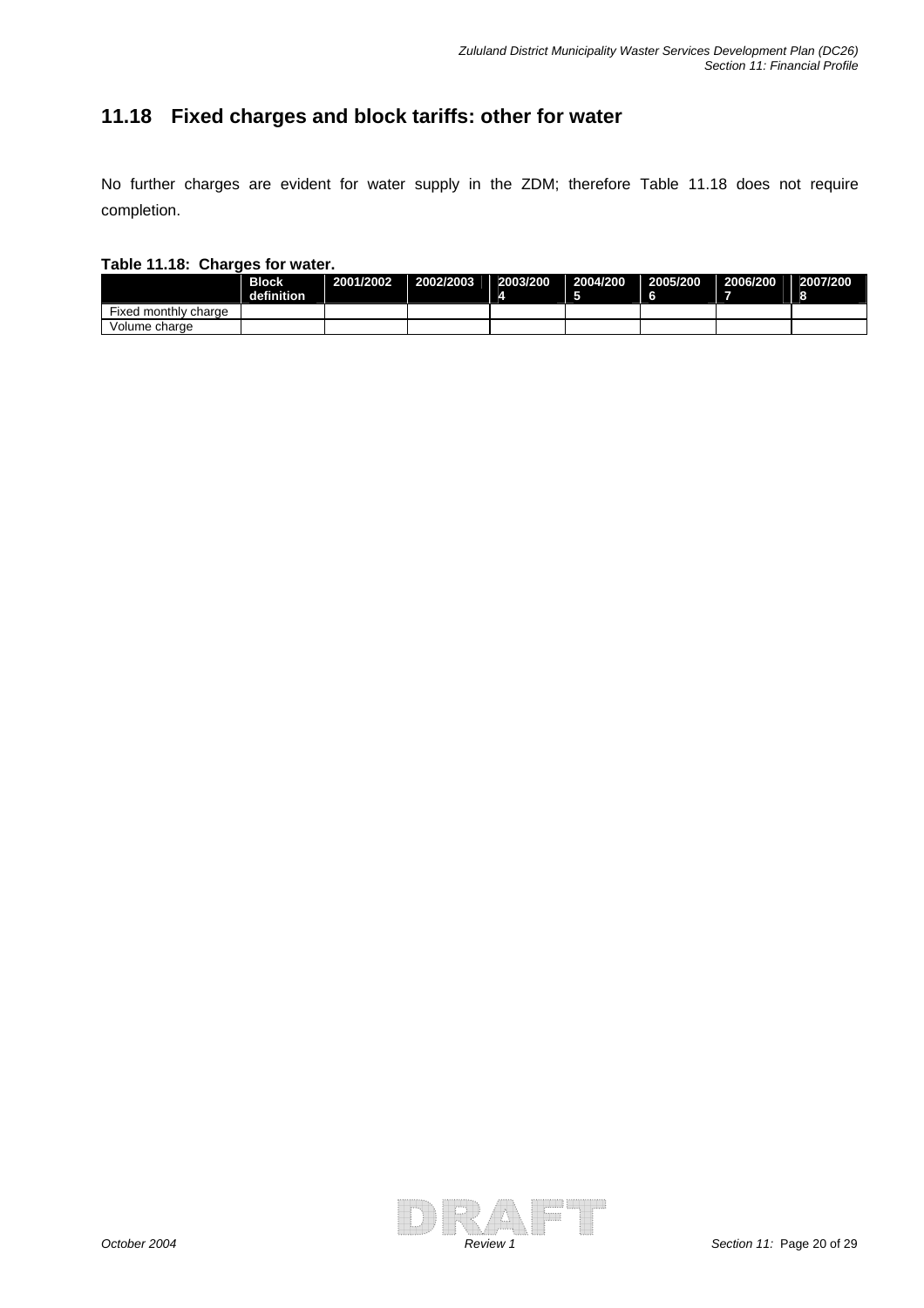## **11.19 Fixed charges and block tariffs: other for sanitation**

No further charges are evident for sanitation provision in the ZDM therefore Table 11.19 does not require completion.

#### **Table 11.19: Charges for sanitation.**

|                      | Block<br>definition | 2001/2002 2002/2003 | 2003/200 | 2004/200 | 2005/200 | 2006/200 | 2007/200 |
|----------------------|---------------------|---------------------|----------|----------|----------|----------|----------|
| Fixed monthly charge |                     |                     |          |          |          |          |          |
| Volume charge        |                     |                     |          |          |          |          |          |

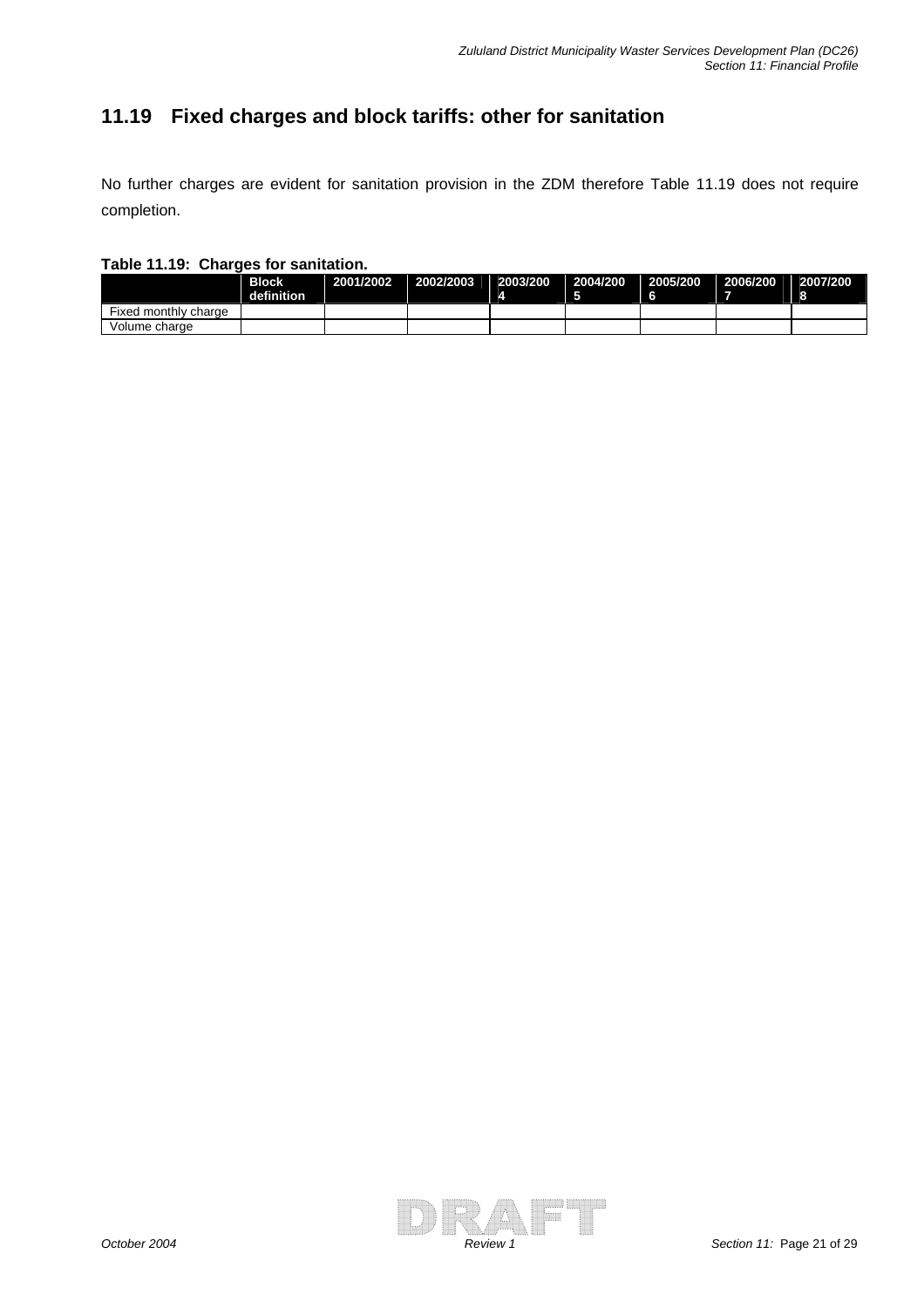### **11.20 Total income (and non-payment) and expenditure: water**

Very little information regarding consumer payment is currently available. The ZDM is in the process of formulating strategies to improve the consumer database. However, the recovery of debt from the provision of water services will require extensive negotiations between all role-players including the DM, LMs, the WSP/s and consumers, to ensure that there is a thorough understanding and a firm commitment from all role-players to actively work towards addressing cost recovery. The high percentage of non-payment by consumers, especially those that have the ability to pay, poses a serious challenge, placing increasing financial pressure on the ZDM that will hamper water services delivery improvements to the wider consumer population. Under recovery due to under-utilization of services also impacts negatively on the ability to render services, and in turn impacts the type and level of new service that can be provided, as well as existing service reliability.

Consumers who cannot afford to pay for services will typically be covered by the free basic water policy. However, a strategy for those consumers who can afford to pay for services but do not, needs to be devised, taking account of the reasons behind the unwillingness to pay. Typical questions include:

- Are they provided with service levels commensurate with the tariff structures that they are charged?
- Have there been, or are there, problems with routine maintenance of the water or sewerage systems in these areas where they reside. For example is effluent from blocked sewers left to run on streets for days before the sewer blockages are cleared? Are there frequent prolonged water cuts without prior warning? Such occurrences result in people thinking that they are not being provided with adequate services, and hence are not willing to pay.
- Are pay points located at convenient positions for account payments? If people have to travel some distance to settle their municipal accounts they may be inclined not to do so at all.
- Incorrect interpretation of Government policy? Is the policy of free basic services being taken to mean that consumers do not have to pay for any service provided to them at all?

The overall effect of non-payment (Table 11.20) still needs to be assessed for the ZDM.

|                                            | 2001/2002 | 2002/2003 | 2003/20 | 2004/20 | 2005/20 | 2006/20 | 2007/2008 |
|--------------------------------------------|-----------|-----------|---------|---------|---------|---------|-----------|
| Total income (billed income and subsidies) |           |           | 04      | 05      | 06      | 07      |           |
| Actual income received                     |           |           |         |         |         |         |           |
| % non-payment                              |           |           |         |         |         |         |           |
| Non-payment by residential consumers       |           |           |         |         |         |         |           |
| Non-payment by commercial consumers        |           |           |         |         |         |         |           |
| Non-payment by industrial consumers        |           |           |         |         |         |         |           |
| Non-payment by other consumers             |           |           |         |         |         |         |           |
| Total non-payment (4+5+6+7)                |           |           |         |         |         |         |           |
| Operating expenditure                      |           |           |         |         |         |         |           |
| Capital expenditure                        |           |           |         |         |         |         |           |
| Total expenditure (9+10)                   |           |           |         |         |         |         |           |
| Equitable share allocated to water supply  |           |           |         |         |         |         |           |
| Surplus (deficit) (2 minus 11)             |           |           |         |         |         |         |           |

#### **Table 11.20: Total income and expenditure for water.**

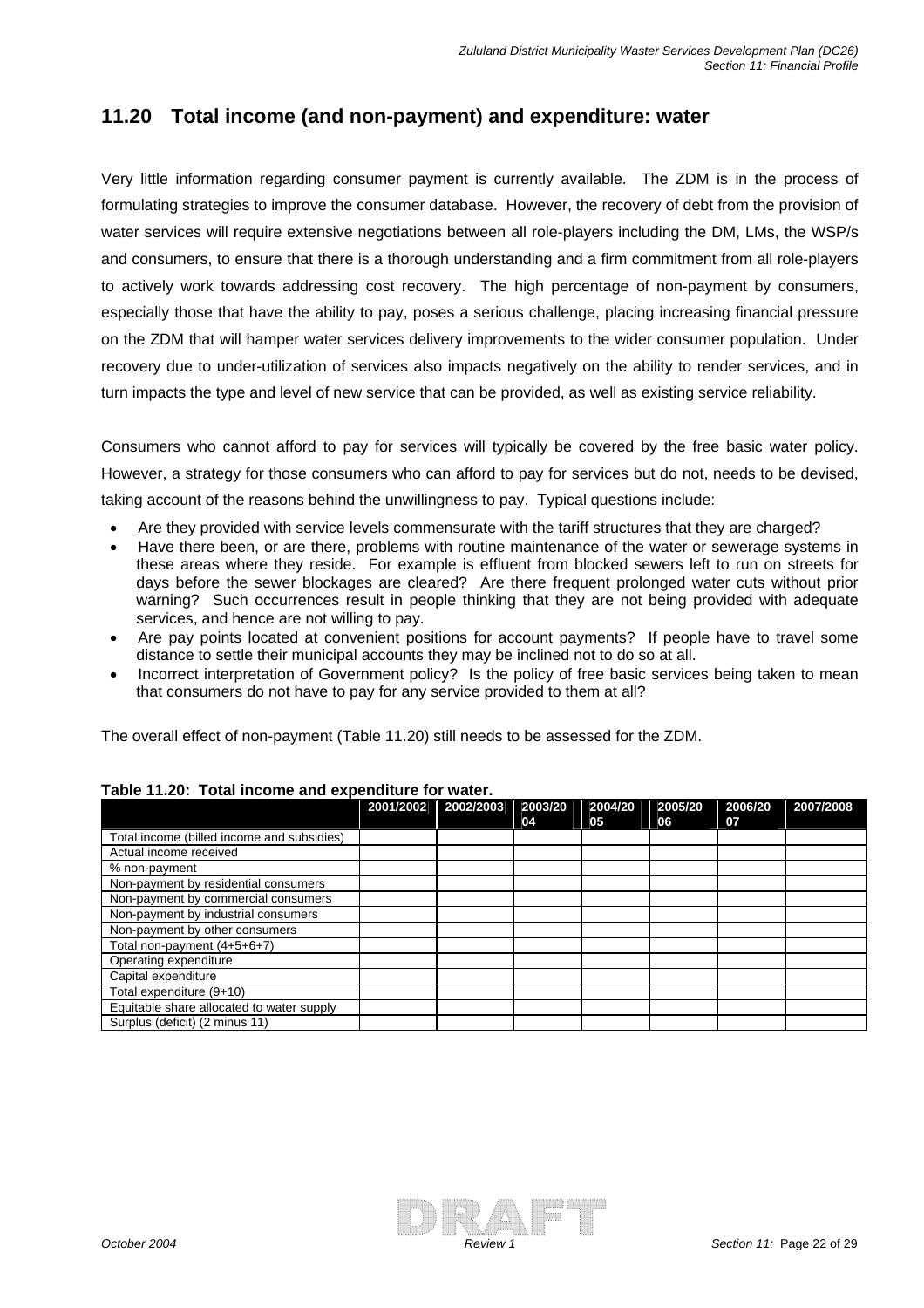## **11.21 Total income (and non-payment) and expenditure: sanitation**

The question of under recovery on sanitation costs is unknown at this stage, but it is likely to exacerbate the water supply situation. The overall effect of non-payment (Table 11.21) still needs to be assessed for the ZDM.

|  | Table 11.21: Total income and expenditure for sanitation. |  |
|--|-----------------------------------------------------------|--|
|  |                                                           |  |

|                                            | 2001/2002 | 2002/2003 | 2003/20 | 2004/20 | 2005/20 | 2006/20 | 2007/2008 |
|--------------------------------------------|-----------|-----------|---------|---------|---------|---------|-----------|
|                                            |           |           | 04      | 05      | 06      | 07      |           |
| Total income (billed income and subsidies) |           |           |         |         |         |         |           |
| Actual income received                     |           |           |         |         |         |         |           |
| % non-payment                              |           |           |         |         |         |         |           |
| Non-payment by residential consumers       |           |           |         |         |         |         |           |
| Non-payment by commercial consumers        |           |           |         |         |         |         |           |
| Non-payment by industrial consumers        |           |           |         |         |         |         |           |
| Non-payment by other consumers             |           |           |         |         |         |         |           |
| Total non-payment (4+5+6+7)                |           |           |         |         |         |         |           |
| Operating expenditure                      |           |           |         |         |         |         |           |
| Capital expenditure                        |           |           |         |         |         |         |           |
| Total expenditure (9+10)                   |           |           |         |         |         |         |           |
| Equitable share allocated to sanitation    |           |           |         |         |         |         |           |
| Surplus (deficit) (2 minus 11)             |           |           |         |         |         |         |           |

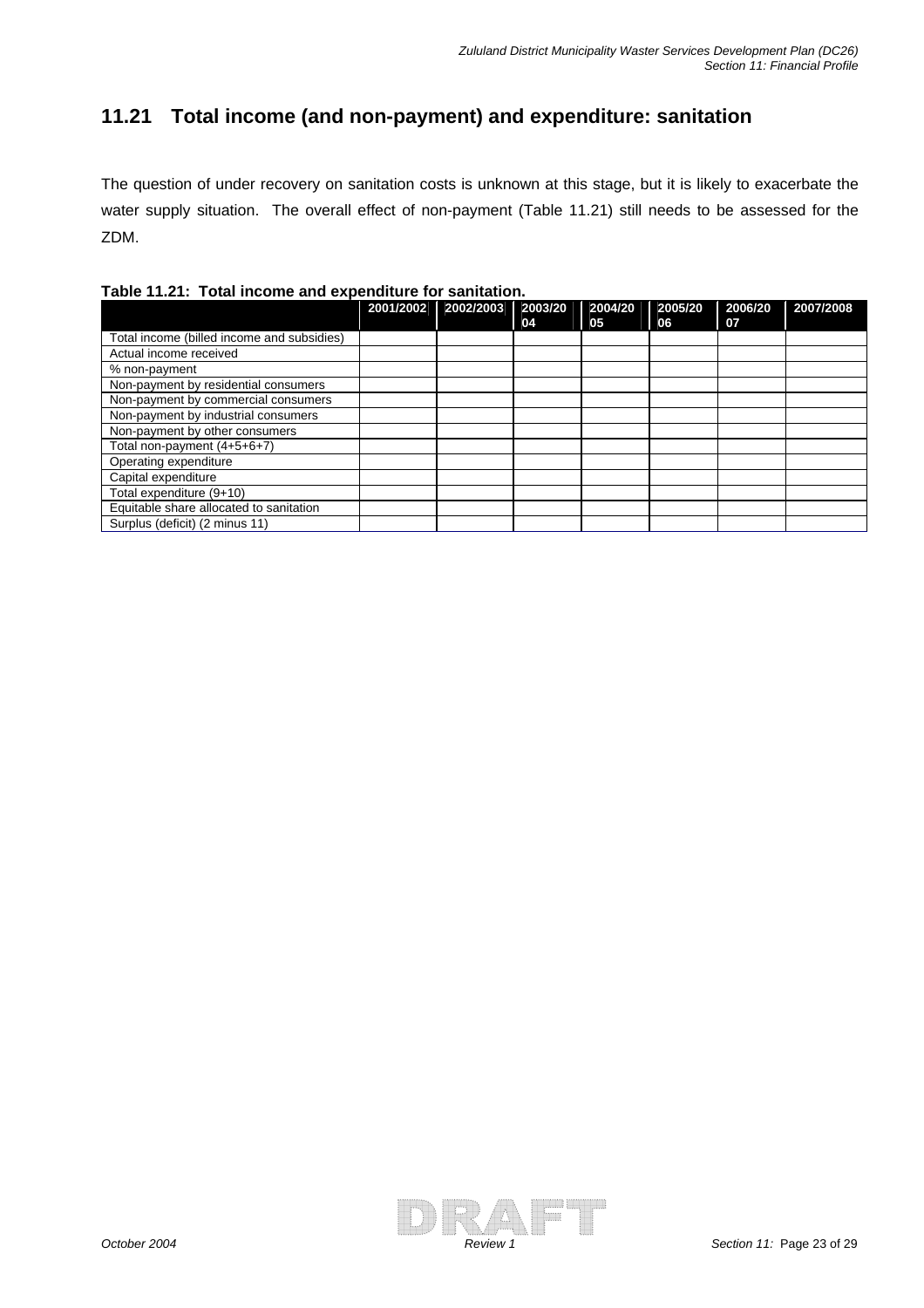### **11.22 Sales arrangements**

Information still needs to be obtained on this section, once the institutional arrangements have been finalised.

Sales arrangements will be assessed once the long-term WSPs are appointed. However, the DM's policy should be as follows:

- Free basic services to be provided to all consumers, especially indigent consumers, and the equitable share should be used to pay for this supply.
- Address the service level expectations of consumers primarily through a public relations exercise where residents are informed of the make-up and reasoning behind the tariff structures, and the implications of non-payment on services provision and improvement.
- Account defaulters should be given a grace period to settle all outstanding accounts, with interest charged on any outstanding amount at the end of this period. Failure to make arrangements to settle debt could lead to prosecution. If this policy is adopted it needs to be effectively communicated to all consumers through advertising in the popular electronic and print media within the DM, as well as attaching the policy to accounts.
- Contracts should be entered into with all consumers where each party's role and responsibilities are set out. These contracts can state, for example, that the WSP will repair all blocked sewers within 24hrs of being notified of the problem. Similarly the consumers will have the responsibility to pay their accounts on time. Non-compliance by either party to the terms and conditions of the contracts will result in the aggrieved party having claim to certain measures. To follow the example given of the blocked sewer system it can be determined the number of houses directly affected by the blockage. These houses could then qualify for a pro-rata reduction in their billed monthly account for the number of days that they were inconvenienced by the blockage. Thus a Geographical Information Systems is required, where consumer details as well as the service infrastructure provided can be recorded. On the other hand noncompliance by consumers in paying for services will result in these consumers being liable to pay interest on these outstanding accounts. Continuous non-payment for services will result in these services being suspended or severely limited to basic standards through flow regulators or tanks limiting water volume.

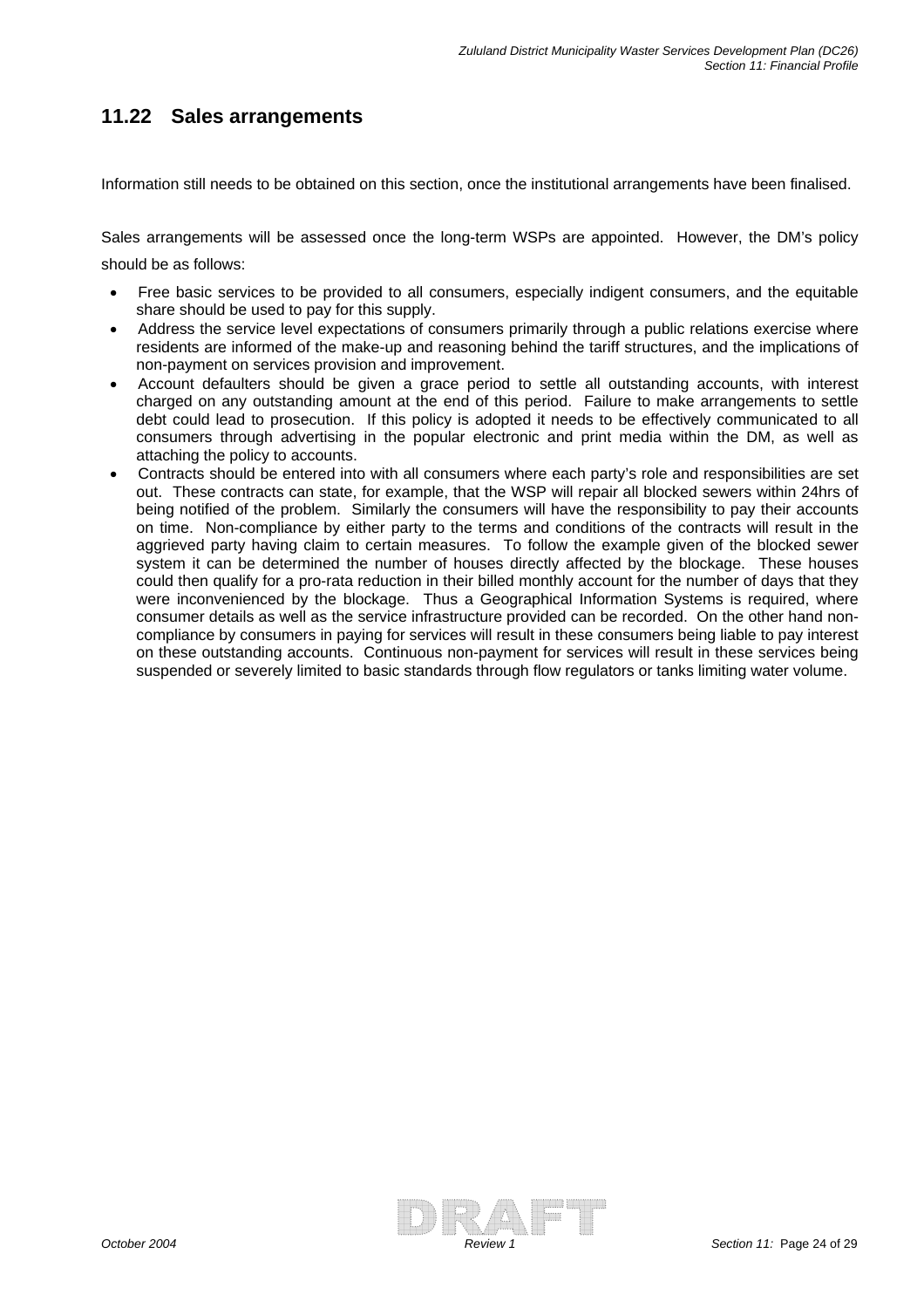## **11.23 Metering and billing: urban**

**Table 11.23: Metering and billing for urban consumers.** 

|                                            | Prior 1 | Current | Year <sub>1</sub> | Year 2 | Year 3 | Year 4 | Year <sub>5</sub> |
|--------------------------------------------|---------|---------|-------------------|--------|--------|--------|-------------------|
| Communal supply                            |         |         |                   |        |        |        |                   |
| % communal standpipes metered              |         |         |                   |        |        |        |                   |
| % communal standpipes metered<br>(prepaid) |         |         |                   |        |        |        |                   |
| Controlled volume supply                   |         |         |                   |        |        |        |                   |
| % consumers billed monthly                 |         |         |                   |        |        |        |                   |
| Uncontrolled volume supply                 |         |         |                   |        |        |        |                   |
| % consumers billed monthly                 |         |         |                   |        |        |        |                   |
| % consumers meters read monthly            |         |         |                   |        |        |        |                   |
| % consumers consumption estimated          |         |         |                   |        |        |        |                   |
| Paypoints                                  |         |         |                   |        |        |        |                   |
| No. billed consumer units/paypoint         |         |         |                   |        |        |        |                   |
| No. prepaid consumer units/outlet          |         |         |                   |        |        |        |                   |
| General                                    |         |         |                   |        |        |        |                   |
| Number of new meters installations         |         |         |                   |        |        |        |                   |
| % meters tested                            |         |         |                   |        |        |        |                   |
| % meters replaced                          |         |         |                   |        |        |        |                   |

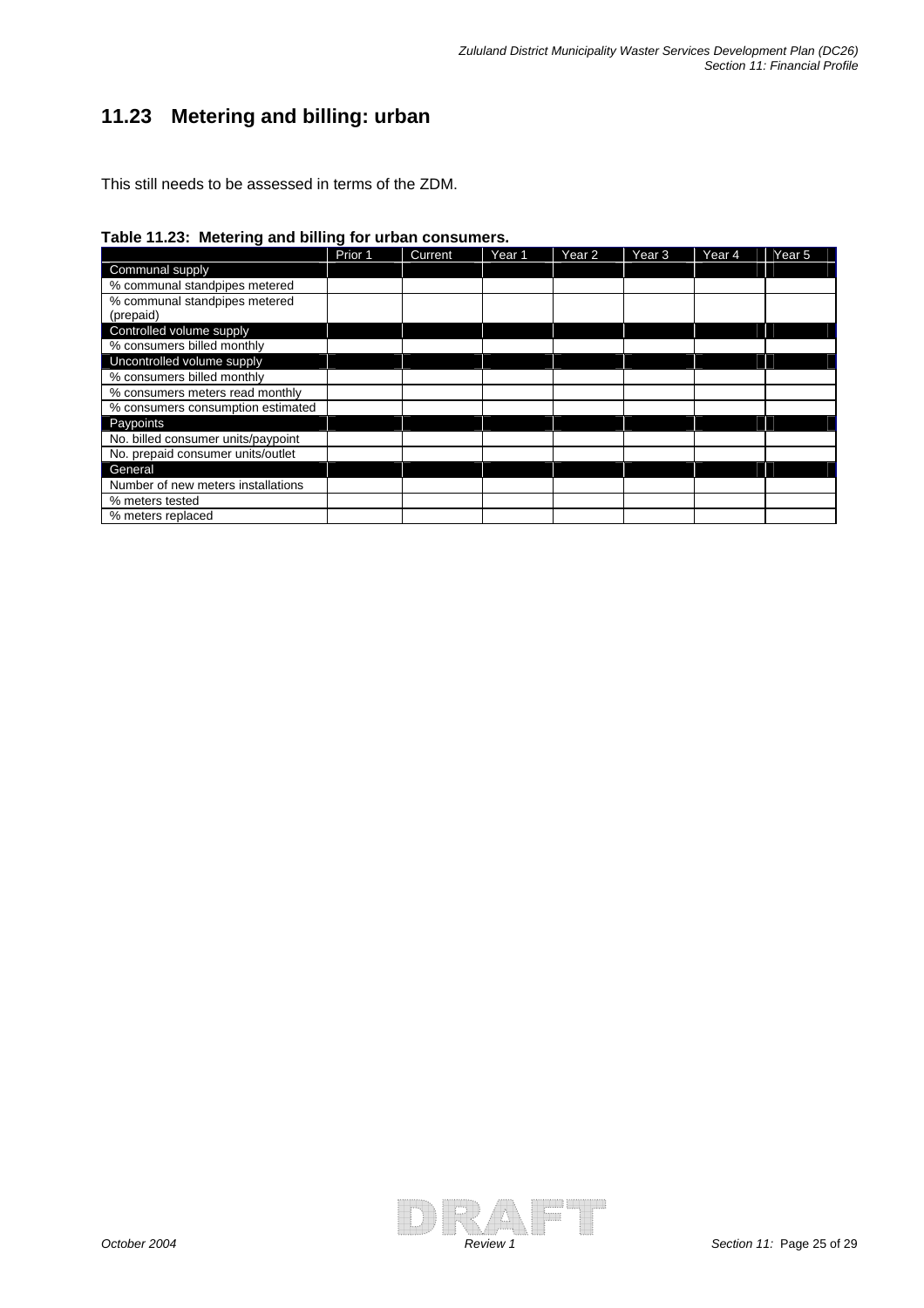## **11.24 Metering and billing: rural dense**

**Table 11.24: Metering and billing for dense settlement consumers.** 

|                                            | Prior 1 | <b>Current</b> | Year <sub>1</sub> | Year <sub>2</sub> | Year 3 | Year 4 | Year <sub>5</sub> |
|--------------------------------------------|---------|----------------|-------------------|-------------------|--------|--------|-------------------|
| Communal supply                            |         |                |                   |                   |        |        |                   |
| % communal standpipes metered              |         |                |                   |                   |        |        |                   |
| % communal standpipes metered<br>(prepaid) |         |                |                   |                   |        |        |                   |
| Controlled volume supply                   |         |                |                   |                   |        |        |                   |
| % consumers billed monthly                 |         |                |                   |                   |        |        |                   |
| Uncontrolled volume supply                 |         |                |                   |                   |        |        |                   |
| % consumers billed monthly                 |         |                |                   |                   |        |        |                   |
| % consumers meters read monthly            |         |                |                   |                   |        |        |                   |
| % consumers consumption estimated          |         |                |                   |                   |        |        |                   |
| Paypoints                                  |         |                |                   |                   |        |        |                   |
| No. billed consumer units/paypoint         |         |                |                   |                   |        |        |                   |
| No. prepaid consumer units/outlet          |         |                |                   |                   |        |        |                   |
| General                                    |         |                |                   |                   |        |        |                   |
| Number of new meters installations         |         |                |                   |                   |        |        |                   |
| % meters tested                            |         |                |                   |                   |        |        |                   |
| % meters replaced                          |         |                |                   |                   |        |        |                   |

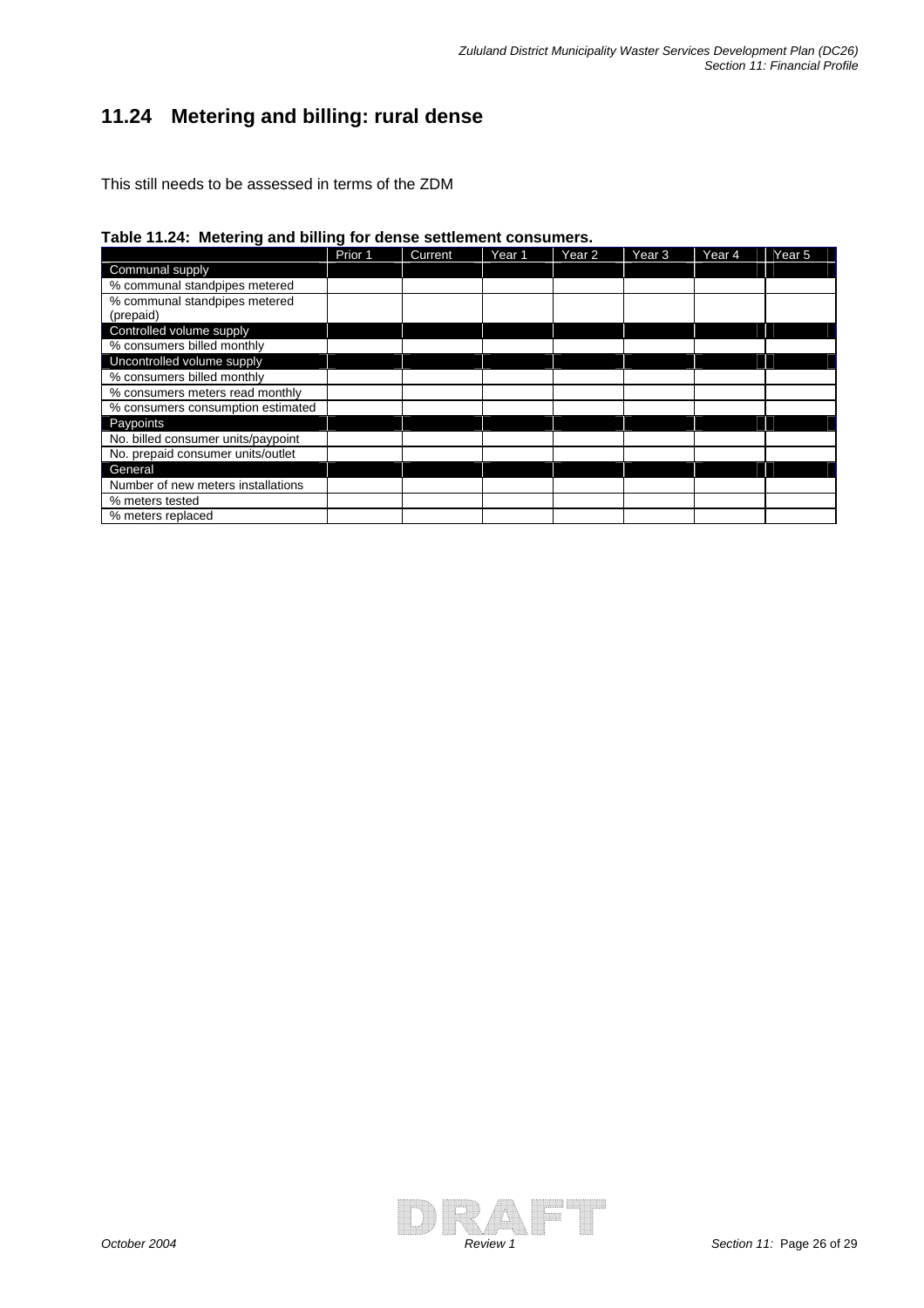## **11.25 Metering and billing: rural villages**

**Table 11.25: Metering and billing for village settlement consumers.** 

|                                            | Prior 1 | Current | Year <sub>1</sub> | Year 2 | Year <sub>3</sub> | Year 4 | Year 5 |
|--------------------------------------------|---------|---------|-------------------|--------|-------------------|--------|--------|
| Communal supply                            |         |         |                   |        |                   |        |        |
| % communal standpipes metered              |         |         |                   |        |                   |        |        |
| % communal standpipes metered<br>(prepaid) |         |         |                   |        |                   |        |        |
| Controlled volume supply                   |         |         |                   |        |                   |        |        |
| % consumers billed monthly                 |         |         |                   |        |                   |        |        |
| Uncontrolled volume supply                 |         |         |                   |        |                   |        |        |
| % consumers billed monthly                 |         |         |                   |        |                   |        |        |
| % consumers meters read monthly            |         |         |                   |        |                   |        |        |
| % consumers consumption estimated          |         |         |                   |        |                   |        |        |
| Paypoints                                  |         |         |                   |        |                   |        |        |
| No. billed consumer units/paypoint         |         |         |                   |        |                   |        |        |
| No. prepaid consumer units/outlet          |         |         |                   |        |                   |        |        |
| General                                    |         |         |                   |        |                   |        |        |
| Number of new meters installations         |         |         |                   |        |                   |        |        |
| % meters tested                            |         |         |                   |        |                   |        |        |
| % meters replaced                          |         |         |                   |        |                   |        |        |

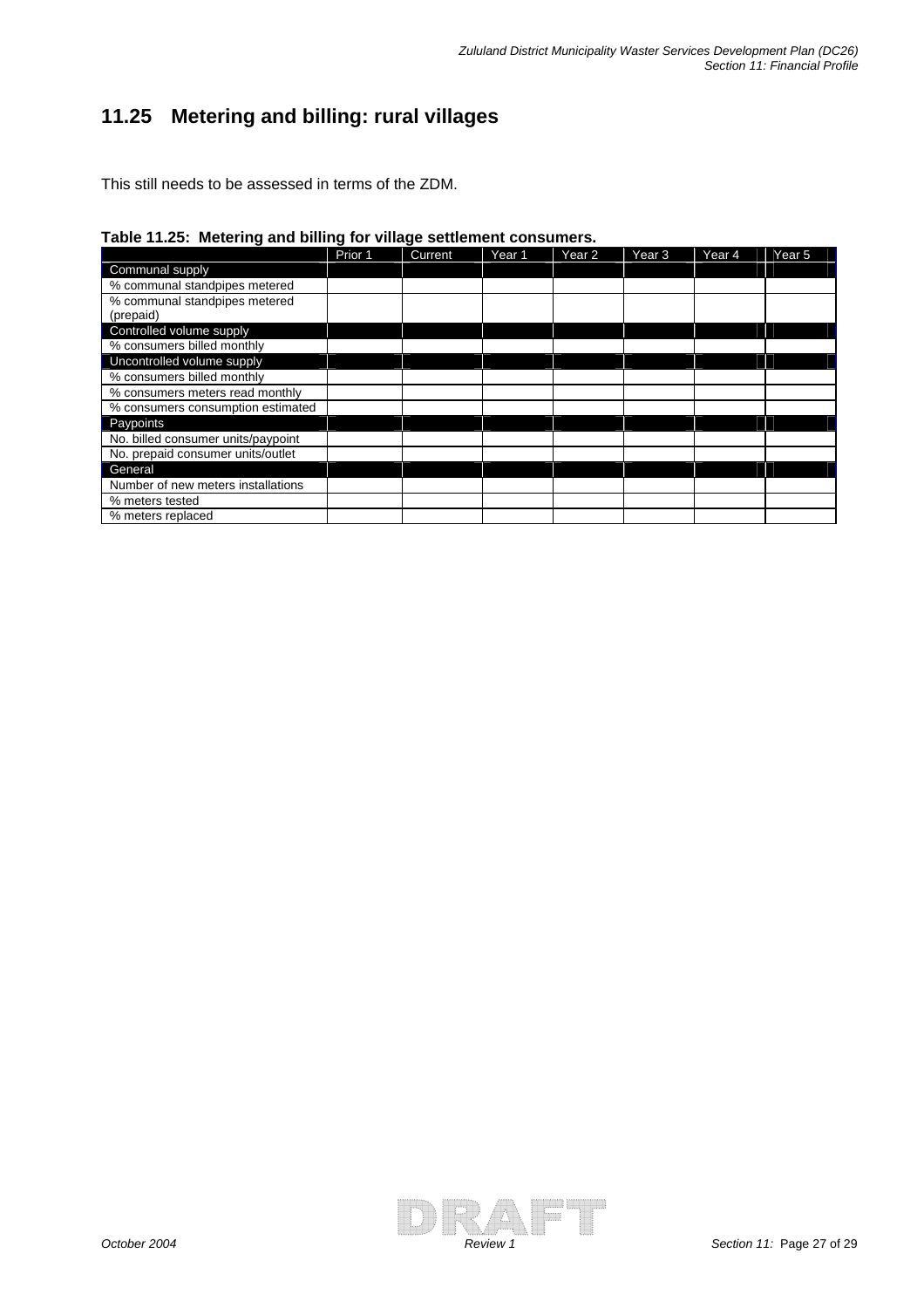## **11.26 Metering and billing: rural scattered**

**Table 11.26: Metering and billing for scattered settlement consumers.** 

|                                            | Prior 1 | <b>Current</b> | Year <sub>1</sub> | Year <sub>2</sub> | Year <sub>3</sub> | Year 4 | Year <sub>5</sub> |
|--------------------------------------------|---------|----------------|-------------------|-------------------|-------------------|--------|-------------------|
| Communal supply                            |         |                |                   |                   |                   |        |                   |
| % communal standpipes metered              |         |                |                   |                   |                   |        |                   |
| % communal standpipes metered<br>(prepaid) |         |                |                   |                   |                   |        |                   |
| Controlled volume supply                   |         |                |                   |                   |                   |        |                   |
| % consumers billed monthly                 |         |                |                   |                   |                   |        |                   |
| Uncontrolled volume supply                 |         |                |                   |                   |                   |        |                   |
| % consumers billed monthly                 |         |                |                   |                   |                   |        |                   |
| % consumers meters read monthly            |         |                |                   |                   |                   |        |                   |
| % consumers consumption estimated          |         |                |                   |                   |                   |        |                   |
| Paypoints                                  |         |                |                   |                   |                   |        |                   |
| No. billed consumer units/paypoint         |         |                |                   |                   |                   |        |                   |
| No. prepaid consumer units/outlet          |         |                |                   |                   |                   |        |                   |
| General                                    |         |                |                   |                   |                   |        |                   |
| Number of new meters installations         |         |                |                   |                   |                   |        |                   |
| % meters tested                            |         |                |                   |                   |                   |        |                   |
| % meters replaced                          |         |                |                   |                   |                   |        |                   |